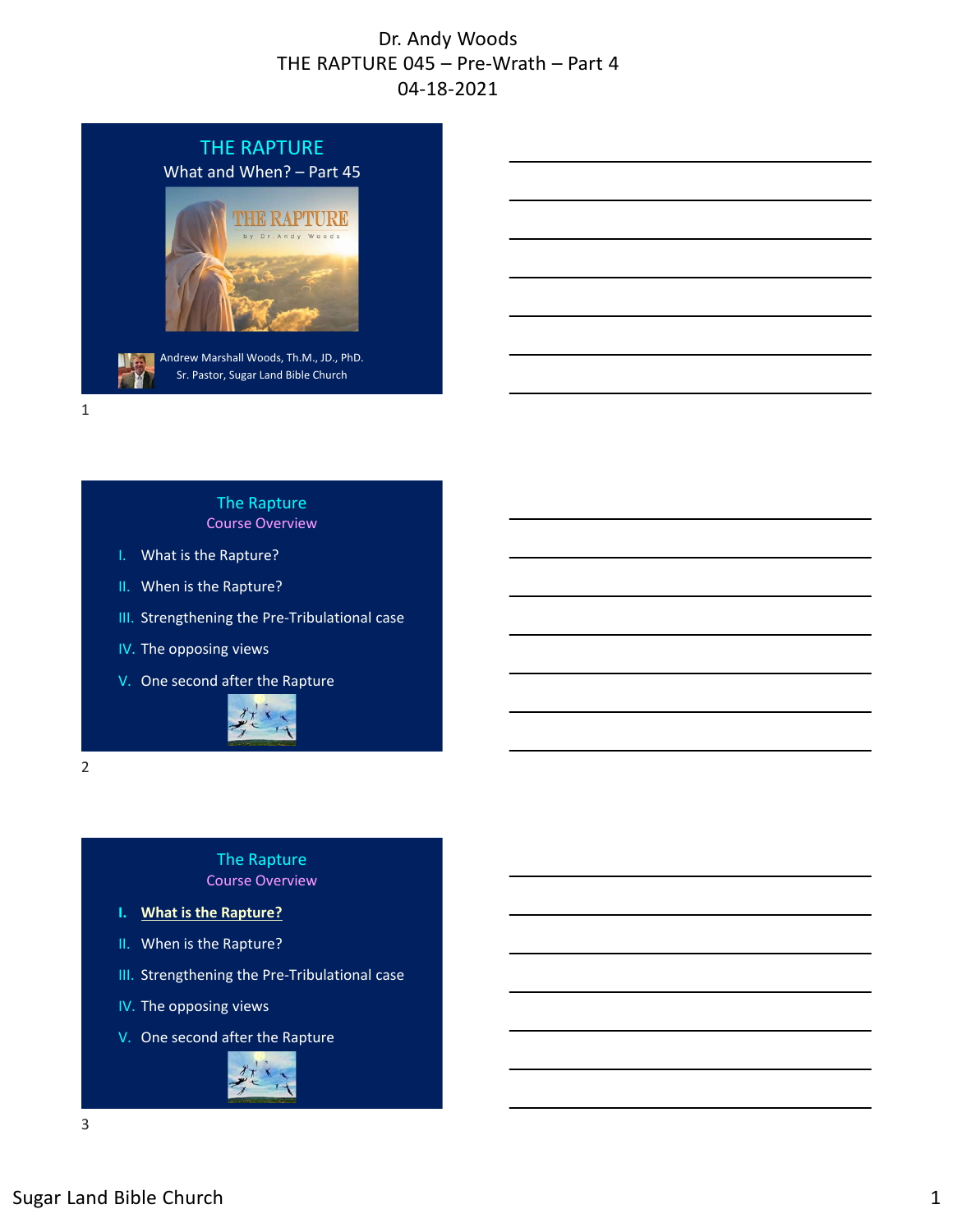#### What is the Rapture?

- 1. An important doctrine
- 2. Distinct from the Second Advent
- 3. Catching away of all living believers (1 Thess 4:17)
- 4. Reunion (1 Thess 4:14‐16)
- 5. Resurrection (1 Cor 15:50‐54)
- 6. Exemption from death (1 Cor 15:51, 54‐56)
- 7. Instantaneous (1 Cor 15:52)
- 8. Mystery (1 Cor 15:51)
- 9. Imminent (1 Cor 15:51; 1 Thess 4:15)
- 10. Traditional doctrine now being recovered

4

#### The Rapture Course Overview

- I. What is the Rapture?
- **II. When is the Rapture?**
- III. Strengthening the Pre‐Tribulational case
- IV. The opposing views
- V. One second after the Rapture



5

#### When is the Rapture?

#### 7 Arguments Favoring the Pre‐Tribulation View

- 1. Tribulation's purpose concerns Israel (Jer 30:7; Dan 9:24)
- 2. No biblical reference to the church on earth during the Tribulation period (Rev 4‐22)
- 3. Church is promised an exemption from divine wrath (1 Thess 1:10; 5:9; Rom 5:9; Rev 3:10; 6:17)
- 4. Rapture is imminent (1 Cor 15:51; 1 Thess 4:15)
- 5. Rapture is a comfort (1 Thess 4:18)
- 6. Antichrist cannot come to power until the restrainer is removed (2 Thess 2:6‐7)
- 7. Symbolic parallels (2 Peter 2:5‐9)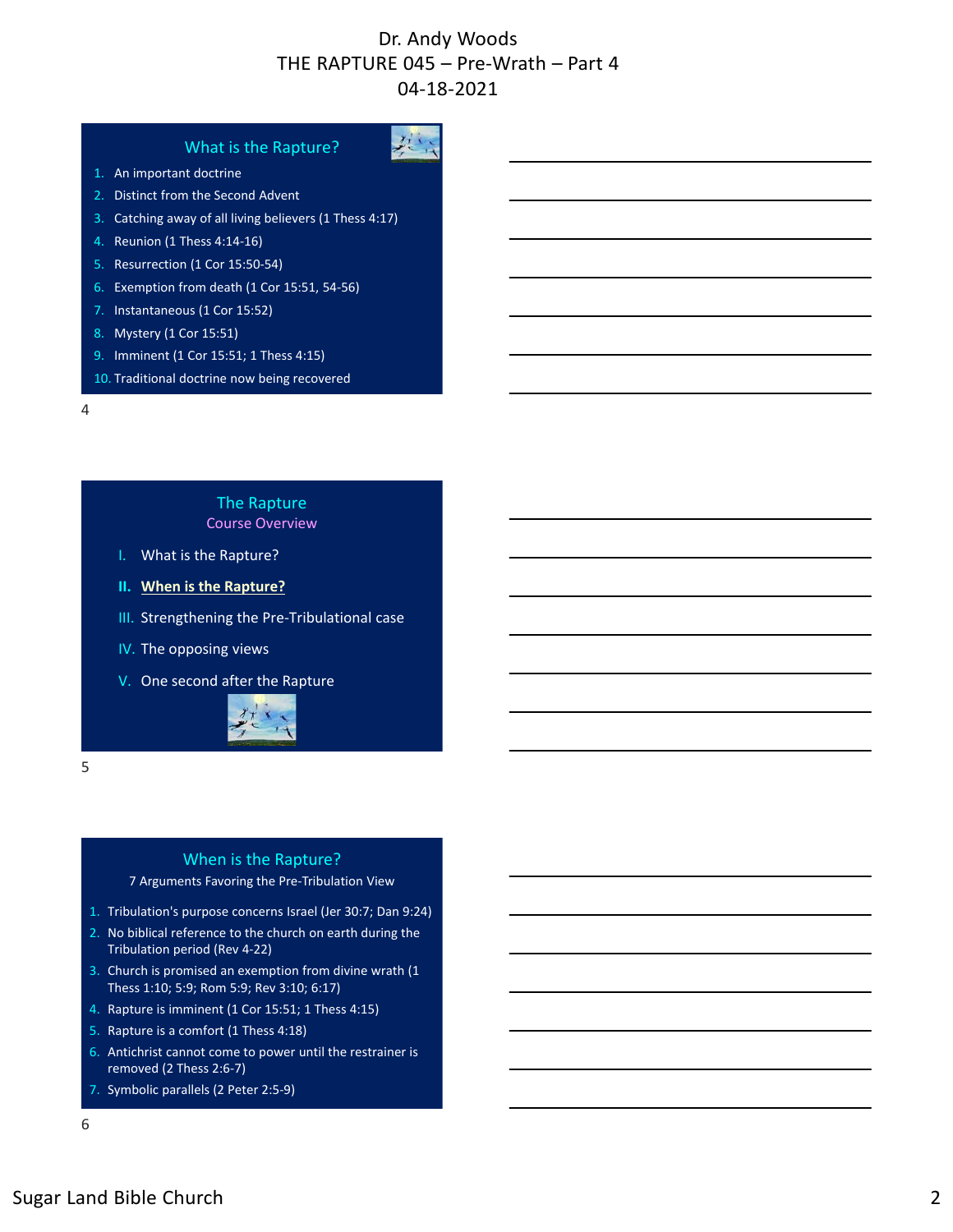#### The Rapture Course Overview

- I. What is the Rapture?
- II. When is the Rapture?
- **III. Strengthening the Pre‐Tribulational case**
- IV. The opposing views
- V. One second after the Rapture



7

#### Strengthening the Pre‐Tribulation Case

- 1. John 14:1‐4
- 2. Revelation 3:10
- 3. First Thessalonians 4‒5



5. Matthew 24‒25



#### The Rapture Course Overview

- I. What is the Rapture?
- II. When is the Rapture?
- III. Strengthening the Pre‐Tribulational case
- **IV. The opposing views**
- V. One second after the Rapture

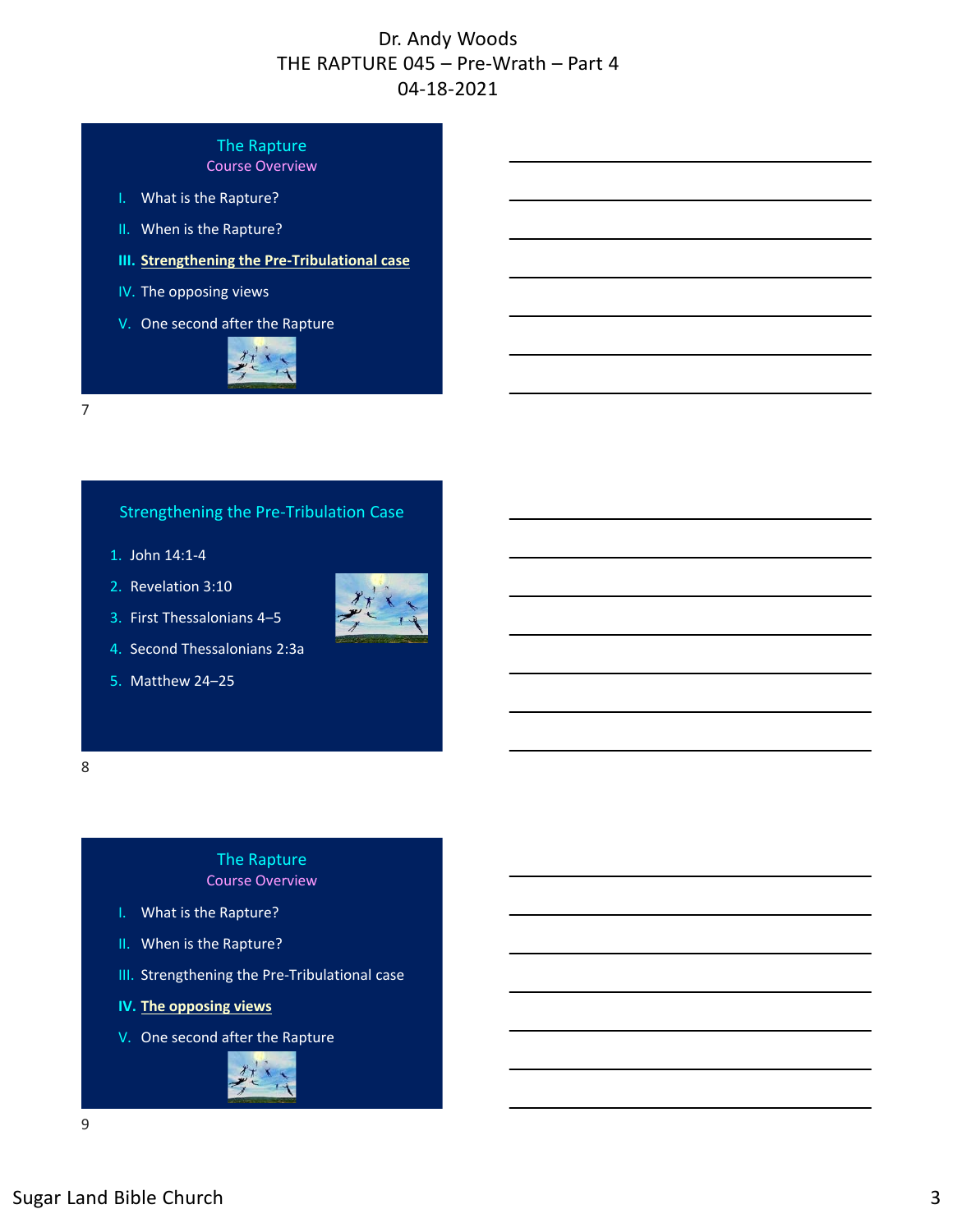#### When Will the Rapture Take Place Relative to the Tribulation Period?

- Pre-tribulation rapture theory
- Mid-tribulation rapture theory
- Post-tribulation rapture theory
- Pre-wrath rapture theory
- **Partial rapture theory**



10



11

#### Pre‐Wrath Rapturism

- I. Description of the view
- II. Six problems with the view considering prior Pre‐Tribulational Arguments
- III. Four additional problems with the view

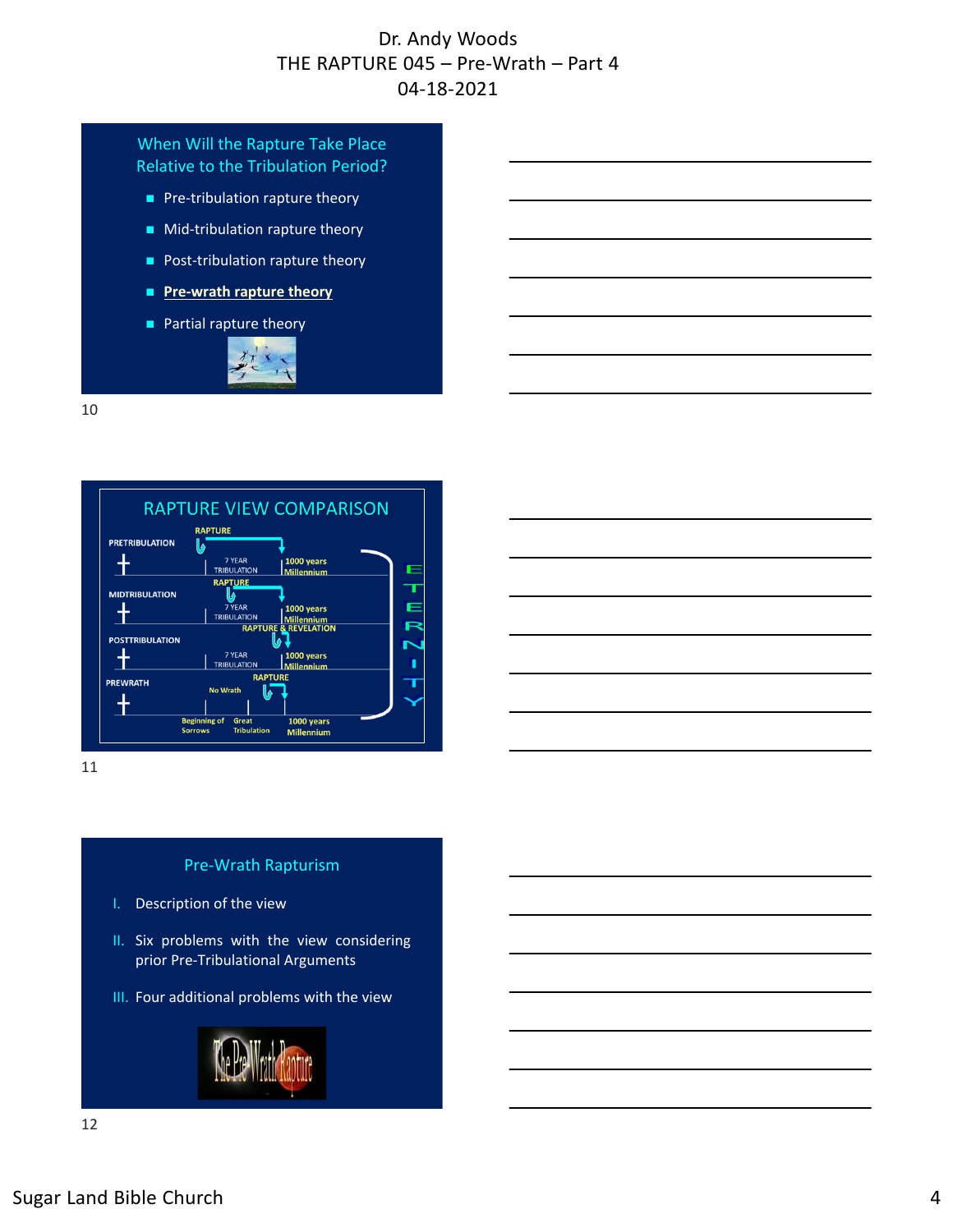



14

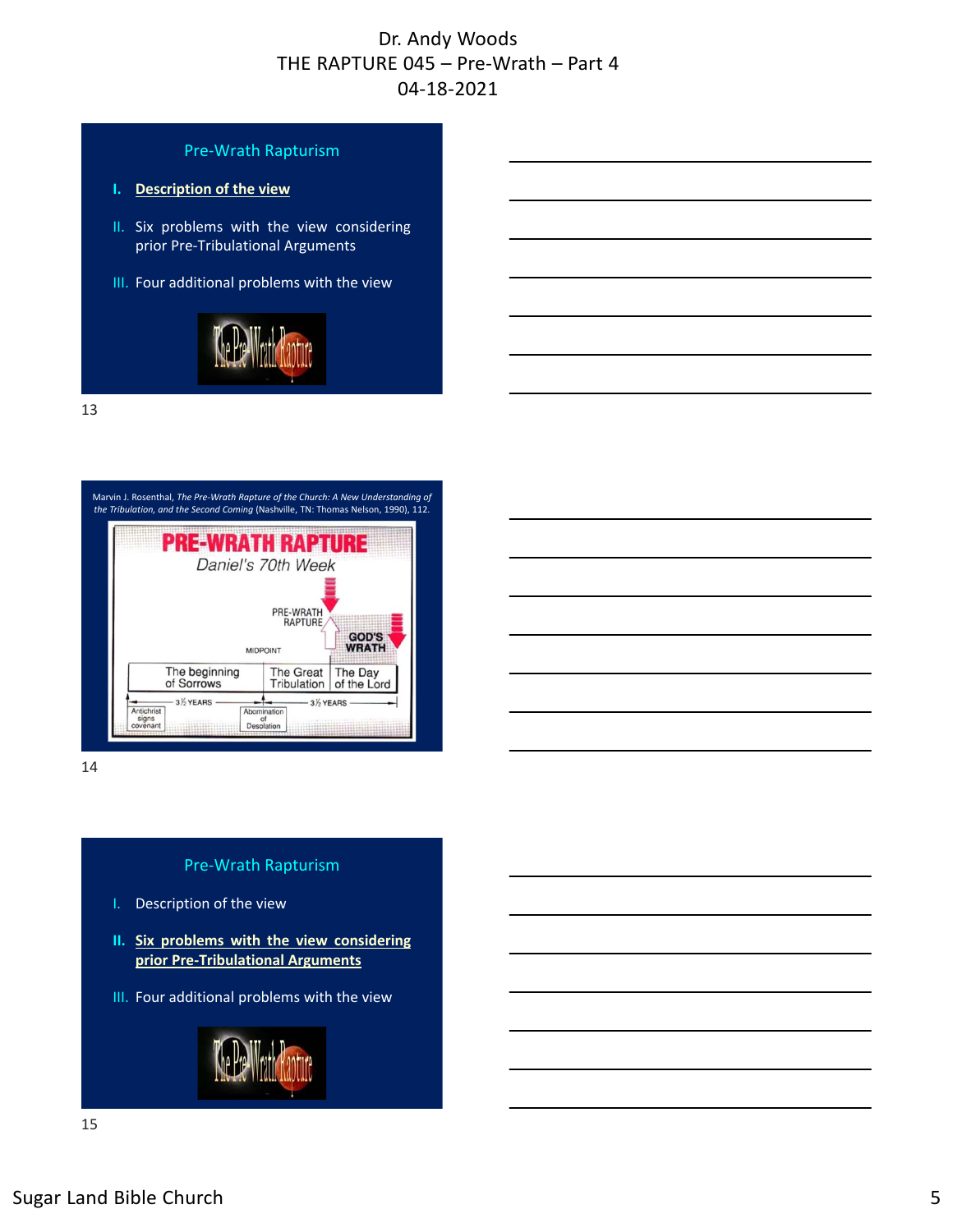#### II. Pre‐Wrath Rapture Theory Problems

- A. Places the Church in Daniel's 70<sup>th</sup> Week
- B. Fails to acknowledge the missing Church (Rev. 4-22)
- C. Confines God's wrath to only a portion of the Tribulation's second half
- D. Denies the Rapture's imminency
- E. Fails to consistently explain how the rapture is a comfort to the believer (John 14:1; 1 Thess. 4:18; Titus 2:13)
- F. Misinterprets the restrainer (2 Thess. 2:6‐7) as Michael the Archangel rather than the Holy Spirit

16

#### II. Pre‐Wrath Rapture Theory Problems

- **A. Places the Church in Daniel's 70th Week**
- B. Fails to acknowledge the missing Church (Rev. 4-22)
- C. Confines God's wrath to only a portion of the Tribulation's second half
- D. Denies the Rapture's imminency
- E. Fails to consistently explain how the rapture is a comfort to the believer (John 14:1; 1 Thess. 4:18; Titus 2:13)
- F. Misinterprets the restrainer (2 Thess. 2:6‐7) as Michael the Archangel rather than the Holy Spirit
- 17

#### Daniel 9:24

Seventy weeks have been decreed **for your people and your holy city**, to finish the transgression, to make an end of sin, to make atonement for iniquity, to bring in everlasting righteousness, to seal up vision and prophecy and to anoint the most holy *place*.

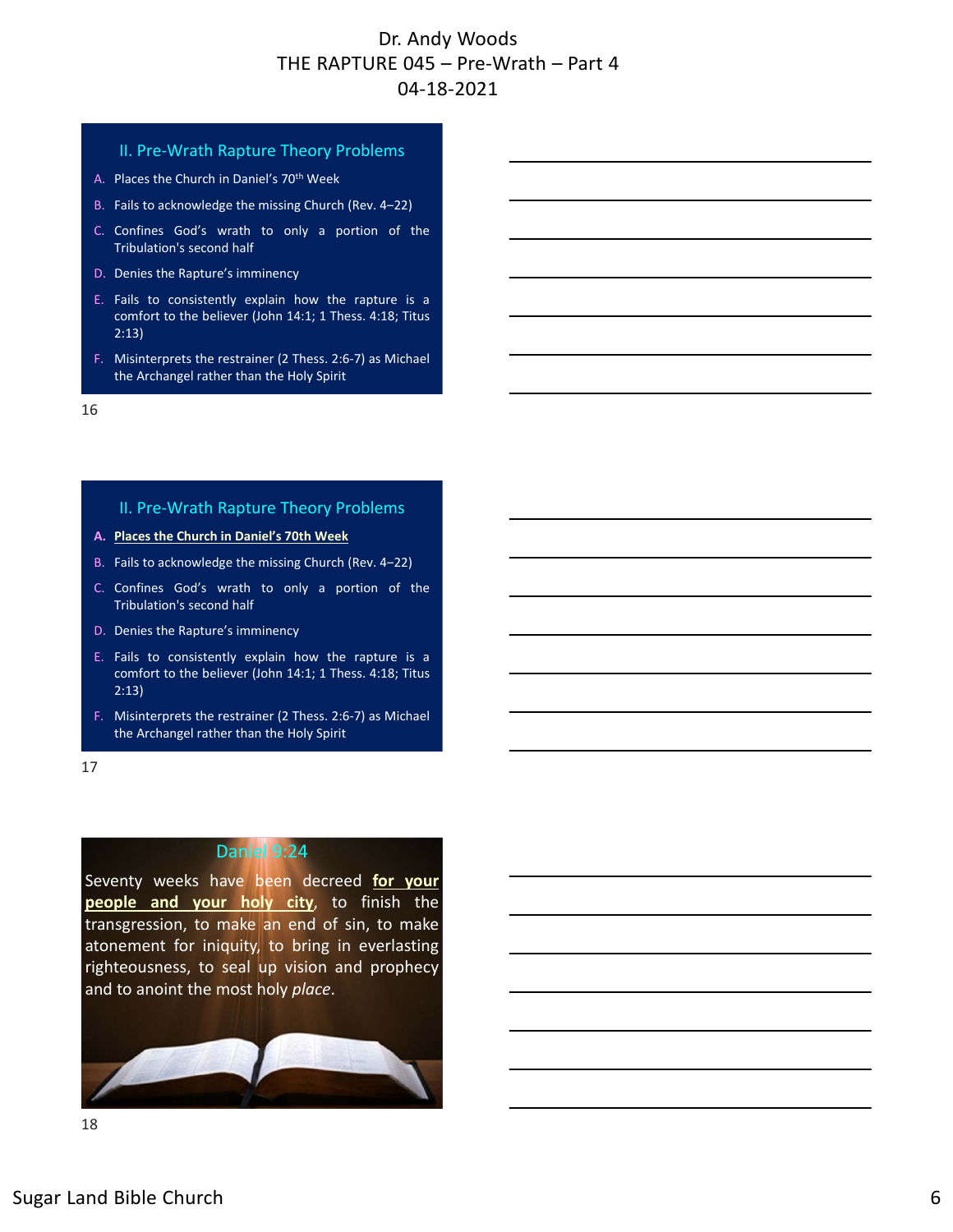#### II. Pre‐Wrath Rapture Theory Problems

- A. Places the Church in Daniel's 70th Week
- **B. Fails to acknowledge the missing Church (Rev. 4‒22)**
- C. Confines God's wrath to only a portion of the Tribulation's second half
- D. Denies the Rapture's imminency
- E. Fails to consistently explain how the rapture is a comfort to the believer (John 14:1; 1 Thess. 4:18; Titus 2:13)
- F. Misinterprets the restrainer (2 Thess. 2:6‐7) as Michael the Archangel rather than the Holy Spirit

19

#### II. Pre‐Wrath Rapture Theory Problems

- A. Places the Church in Daniel's 70th Week
- B. Fails to acknowledge the missing Church (Rev. 4-22)
- **C. Confines God's wrath to only a portion of the Tribulation's second half**
- D. Denies the Rapture's imminency
- E. Fails to consistently explain how the rapture is a comfort to the believer (John 14:1; 1 Thess. 4:18; Titus 2:13)
- F. Misinterprets the restrainer (2 Thess. 2:6‐7) as Michael the Archangel rather than the Holy Spirit

20

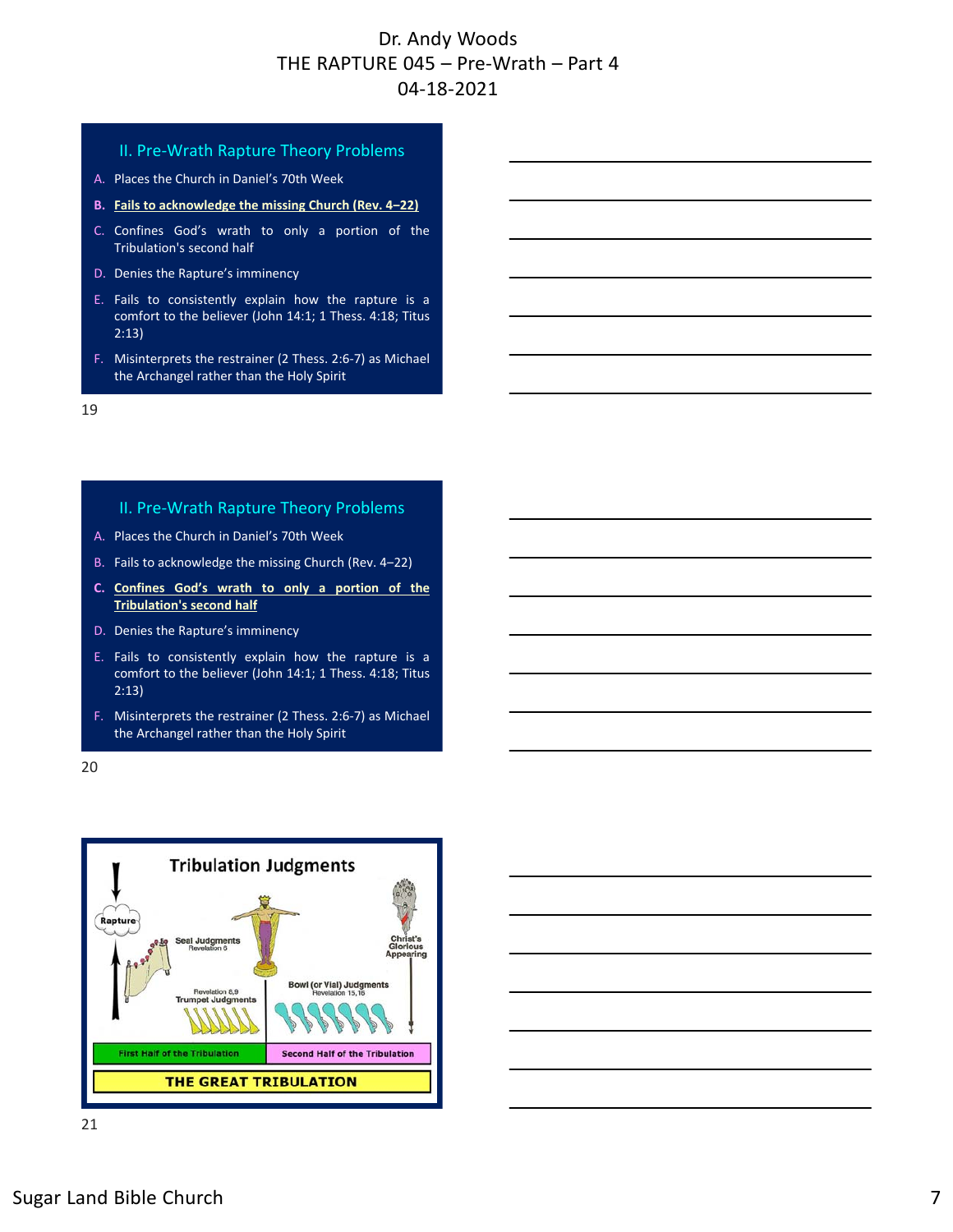

22

#### Revelation 6:16‐17

 $16$  and they said to the mountains and the rocks, 'Fall on us and hide us from the sight of Him who sits on the throne, and from the **wrath [***orgḗ***]** of the Lamb; <sup>17</sup> for the great day of Their **wrath [***orgḗ***]** has **come [***erchomai***]**, and who is able to stand?'"



23



- **SEAL 1** 6:1‐2 Advent of antichrist
- **SEAL 2** 6:3‐4 War
- **SEAL 3** 6:5‐6 Famine
- **SEAL 4** 6:7‐8 Death
- **SEAL 5** 6:9‐11 Martyrdoms

**SEAL 6** – 6:12‐17 – Cosmic disturbances



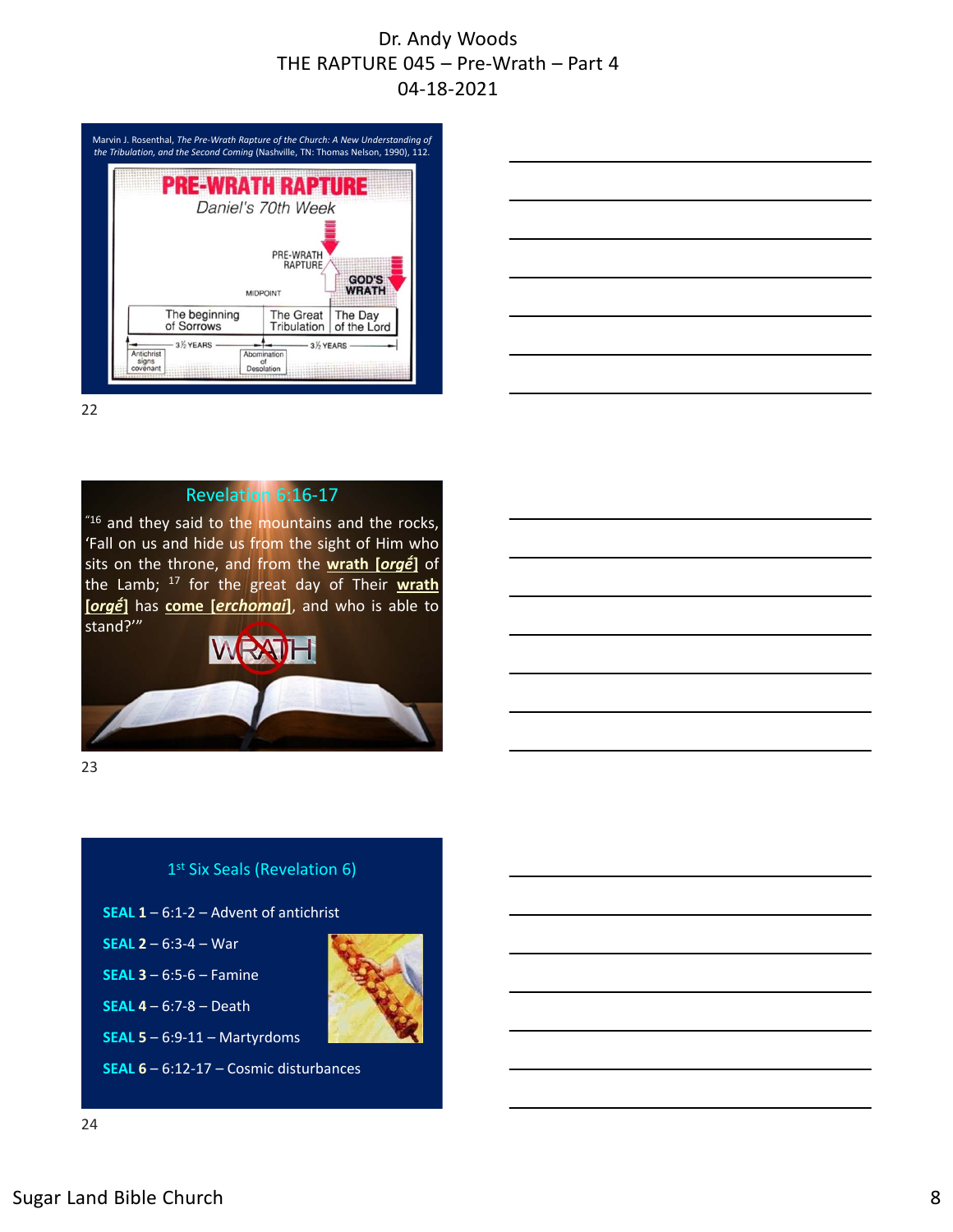



25

#### II. Pre‐Wrath Rapture Theory Problems

- A. Places the Church in Daniel's 70th Week
- B. Fails to acknowledge the missing Church (Rev. 4-22)
- C. Confines God's wrath to only a portion of the Tribulation's second half
- **D. Denies the Rapture's imminency**
- E. Fails to consistently explain how the rapture is a comfort to the believer (John 14:1; 1 Thess. 4:18; Titus 2:13)
- F. Misinterprets the restrainer (2 Thess. 2:6‐7) as Michael the Archangel rather than the Holy Spirit

26

#### Imminent (1 Cor 15:51; 1 Thess 4:15)



- **Imminency definition**
- James 5:8; 1 Thess 1:10; 1 Cor 1:7; Philip 3:20
- We are to be looking for Jesus Christ and not the Antichrist!
- **Motivator (Holiness, Evangelism)**
- Pre-wrath Rapturism denies imminency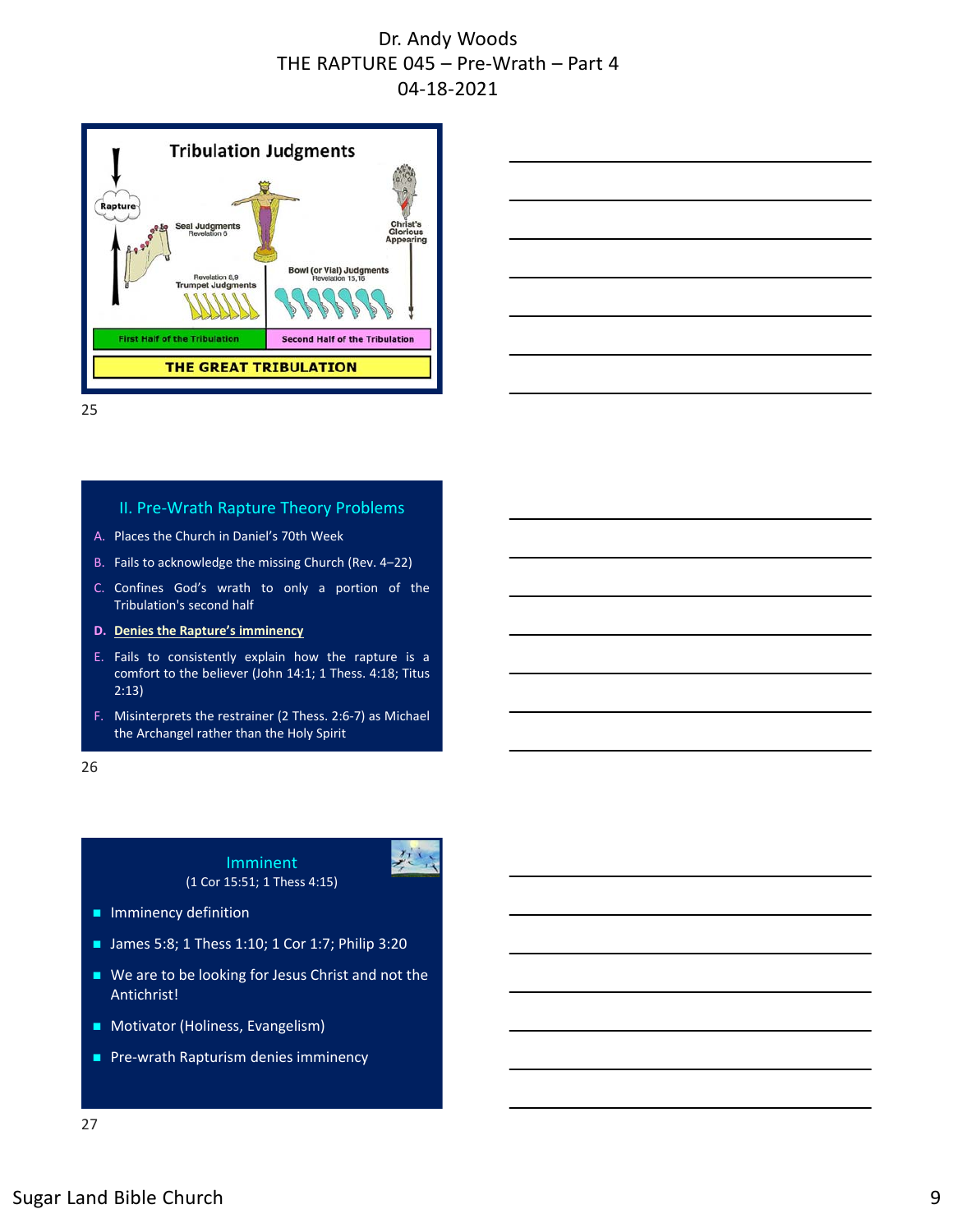$2\frac{1}{2}$ 

# Imminent

(1 Cor 15:51; 1 Thess 4:15)

- $I$  Imminency definition
- James 5:8; 1 Thess 1:10; 1 Cor 1:7; Philip 3:20
- We are to be looking for Jesus Christ and not the Antichrist!
- **Motivator (Holiness, Evangelism)**
- Pre-wrath Rapturism denies imminency

#### 28



Wayne Brindle

"Biblical Evidence for the Imminence of the Rapture," *Bibliotheca Sacra* 158, no. 630 (April‐June 2001): 138‐51.

"Four criteria may be suggested, any one of which indicates imminence:

- 1) The passage speaks of Christ's return as at any moment.
- 2) The passage speaks of Christ's return as 'near,' without stating any signs that must precede His coming.
- 3) The passage speaks of Christ's return as something that gives believers hope and encouragement, without indicating that these believers will suffer tribulation.
- 4) The passage speaks of Christ's return as giving hope without relating it to God's judgment of unbelievers."

29

#### Imminent (1 Cor 15:51; 1 Thess 4:15)



**Imminency definition** 

- James 5:8; 1 Thess 1:10; 1 Cor 1:7; Philip 3:20
- We are to be looking for Jesus Christ and not the Antichrist!
- **Motivator (Holiness, Evangelism)**
- Pre-wrath Rapturism denies imminency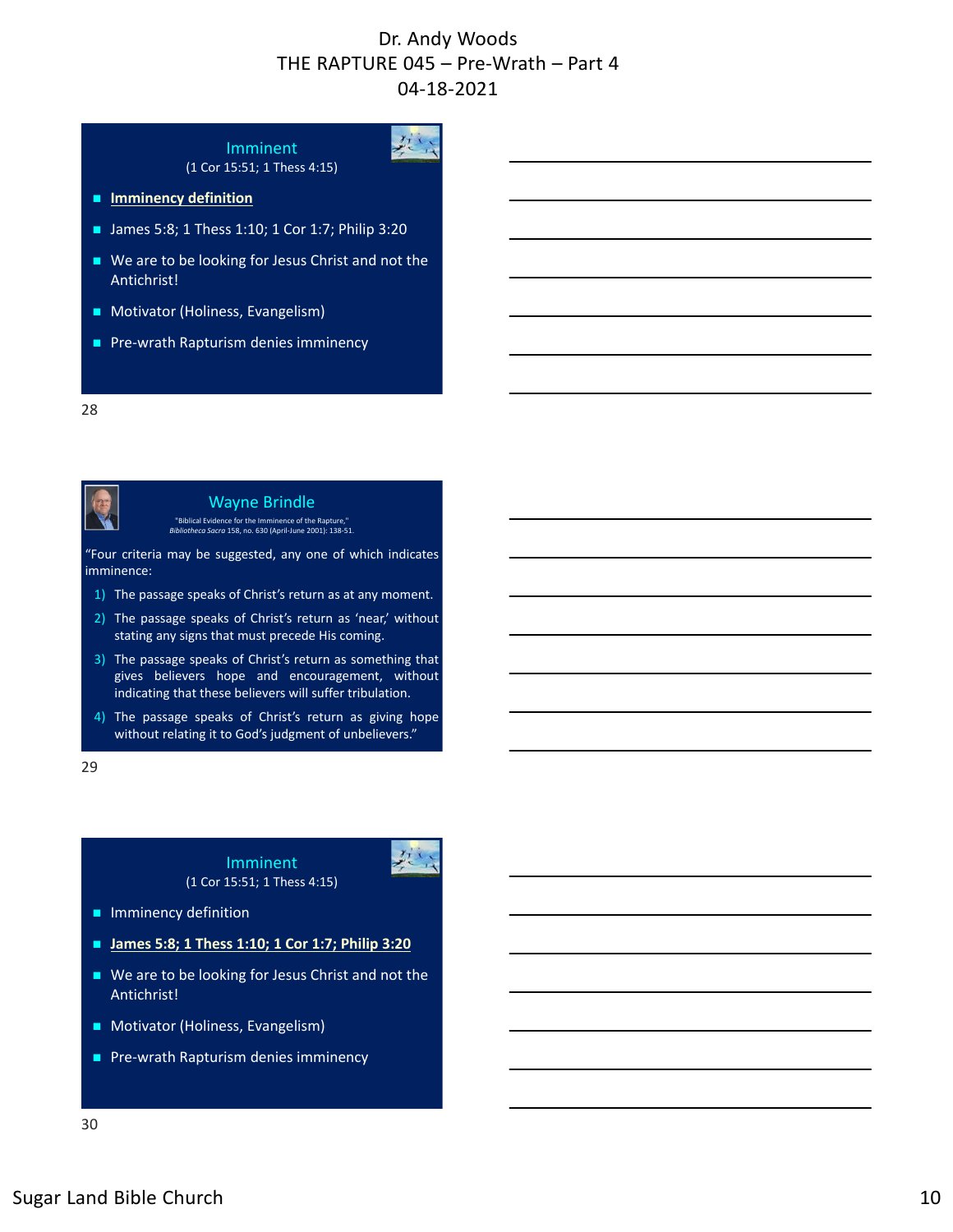#### John 14:1–4

<sup>1</sup> "Do not let your heart be troubled; believe in God, believe also in Me. <sup>2</sup> "In My Father's house are many dwelling places; if it were not so, I would have told you; for I go to prepare a place for you.<sup>3</sup> "If I go and prepare a place for you, **I will come again and receive you to Myself**, that where I am, *there* you may be also. <sup>4</sup> "And you know the way where I am going."



31

#### 1 Thessalonians 4:13‐15

<sup>13</sup> "But we do not want you to be uninformed, brethren, about those who are asleep, so that you will not grieve as do the rest who have no hope. <sup>14</sup> For if we believe that Jesus died and rose again, even so God will bring with Him those who have fallen asleep in Jesus. <sup>15</sup> For this we say to you by the word of the Lord, that **we who are alive and remain until the coming of the Lord**, will not precede those who have fallen asleep.



32

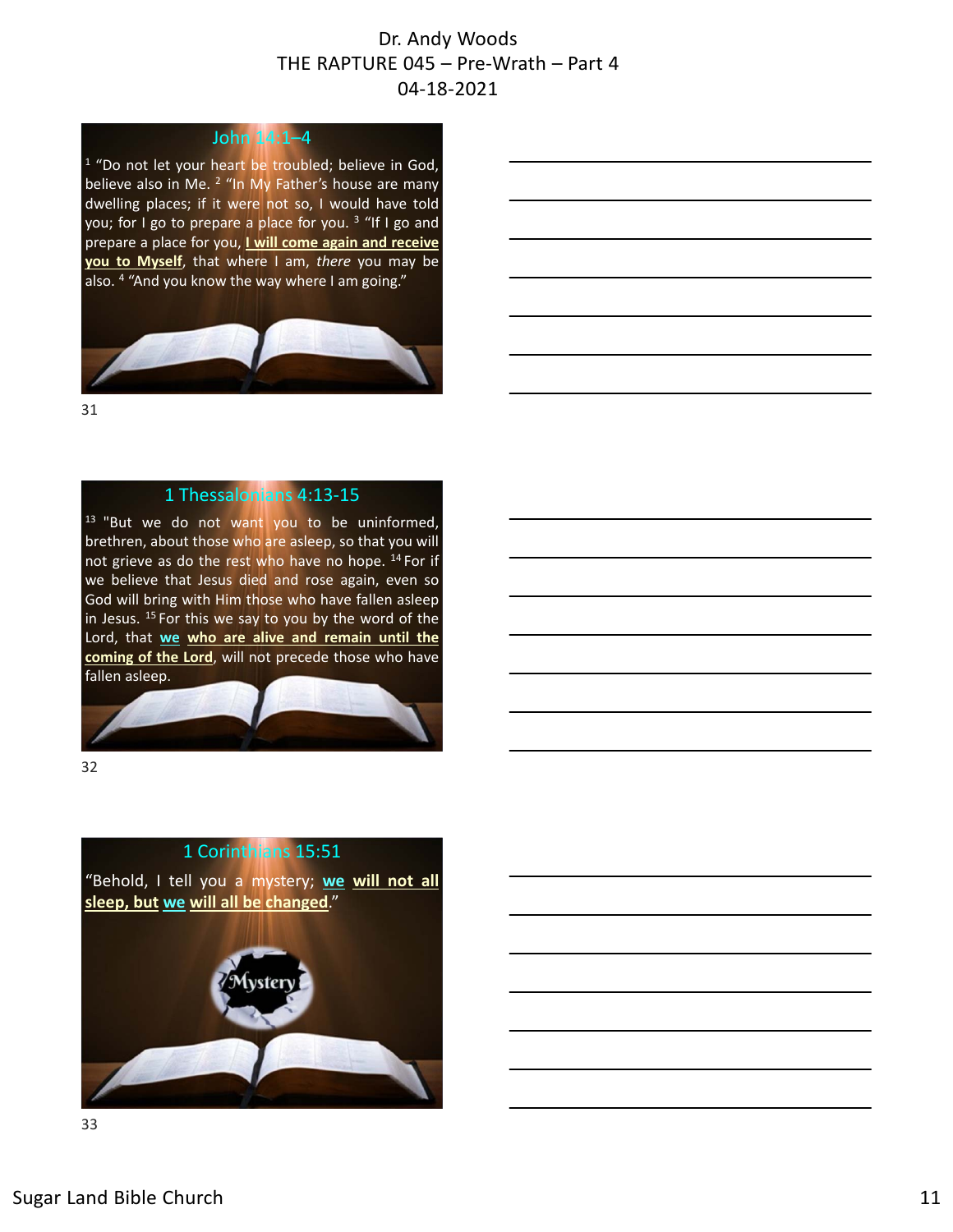

34

Imminent (1 Cor 15:51; 1 Thess 4:15)



- **Imminency definition**
- $\blacksquare$  James 5:8; 1 Thess 1:10; 1 Cor 1:7; Philip 3:20
- We are to be looking for Jesus Christ and not **the Antichrist!**
- **Motivator (Holiness, Evangelism)**
- Pre-wrath Rapturism denies imminency

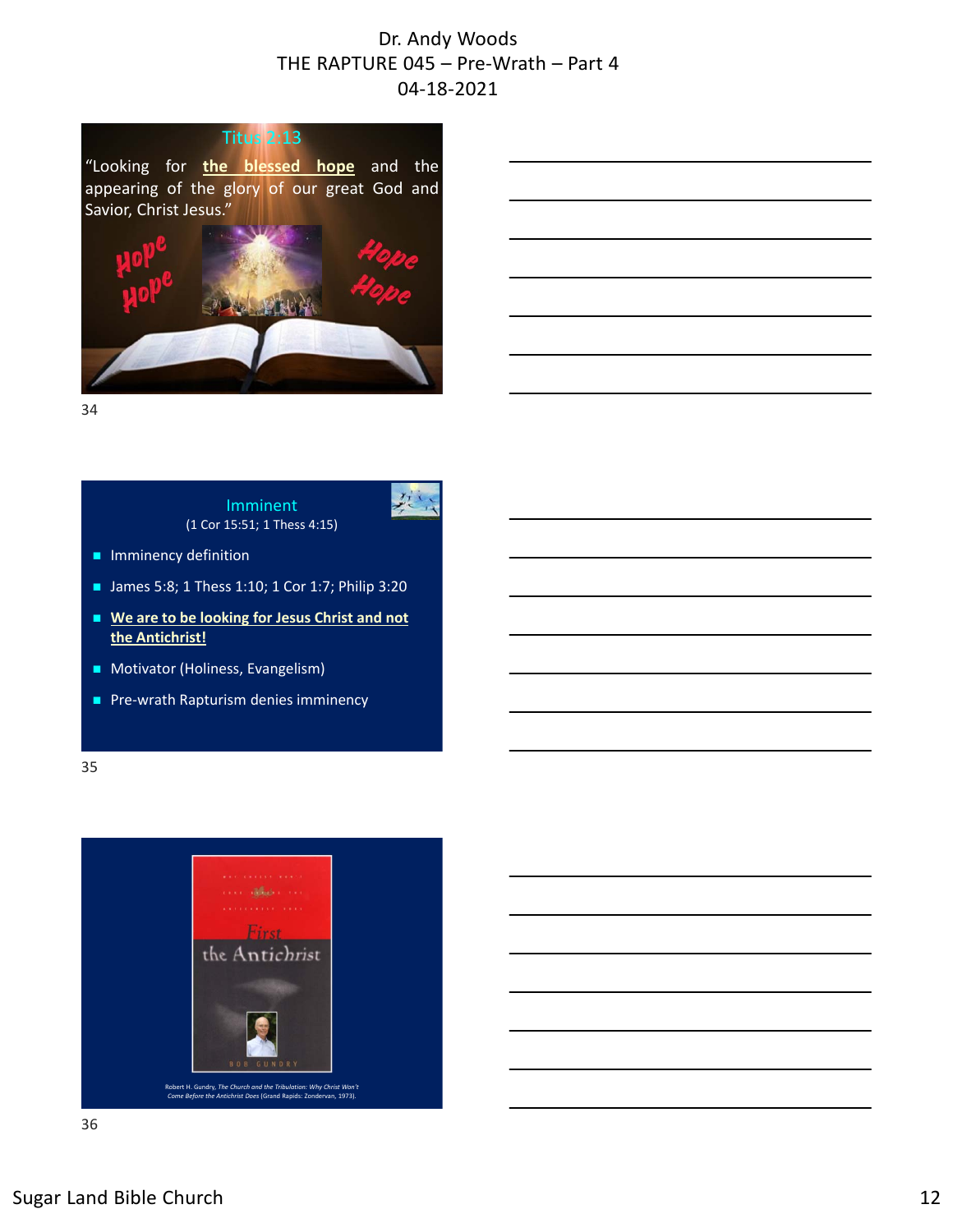红人

# Imminent

(1 Cor 15:51; 1 Thess 4:15)

- **Imminency definition**
- James 5:8; 1 Thess 1:10; 1 Cor 1:7; Philip 3:20
- We are to be looking for Jesus Christ and not the Antichrist!
- **Motivator (Holiness, Evangelism)**
- Pre-wrath Rapturism denies imminency

37



#### J. Dwight Pentecost *Prophecy For Today*, Page 20

*"*A short time ago, I took occasion to go through the New Testament to mark each reference to the coming of the Lord Jesus Christ and to observe the use made of that teaching about His coming. **I was struck a new with the fact that almost without exception, when the coming of Christ is mentioned in the New Testament, it is followed by an exhortation to godliness and holy living***."*

38

## 1 John 3:2‐3

 $"$ <sup>2</sup> Beloved, now we are children of God, and it has not appeared as yet what we will be. We know that when He appears, we will be like Him, because we will see Him just as He is. <sup>3</sup> And **everyone who has this hope** *set* **on Him purifies himself**, just as He is pure."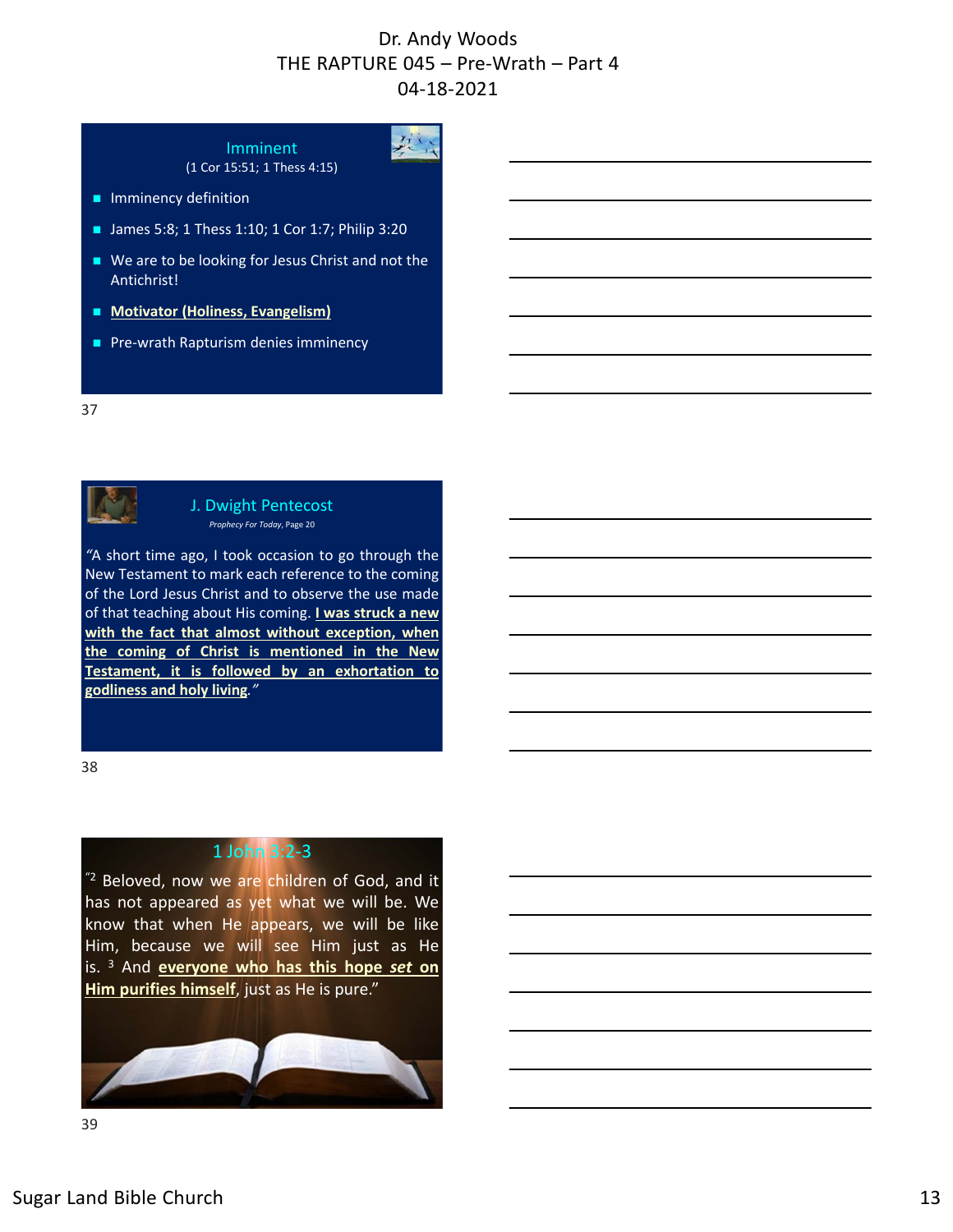放

#### Matthew 24:46‐50

"46 Blessed is that slave whom his master finds so doing when he comes. <sup>47</sup> Truly I say to you that he will put him in charge of all his possessions. <sup>48</sup> But if that evil slave says in his heart, '**My master is not coming for a long time,' <sup>49</sup> and he begins to beat his fellow slaves, and he eats and drinks with those habitually drunk**; <sup>50</sup> then the master of that slave will come on a day that he does not expect, and at an hour that he does not know."



40

Imminent (1 Cor 15:51; 1 Thess 4:15)

- **Imminency definition**
- James 5:8; 1 Thess 1:10; 1 Cor 1:7; Philip 3:20
- We are to be looking for Jesus Christ and not the Antichrist!
- **Motivator (Holiness, Evangelism)**
- Pre-wrath Rapturism denies imminency

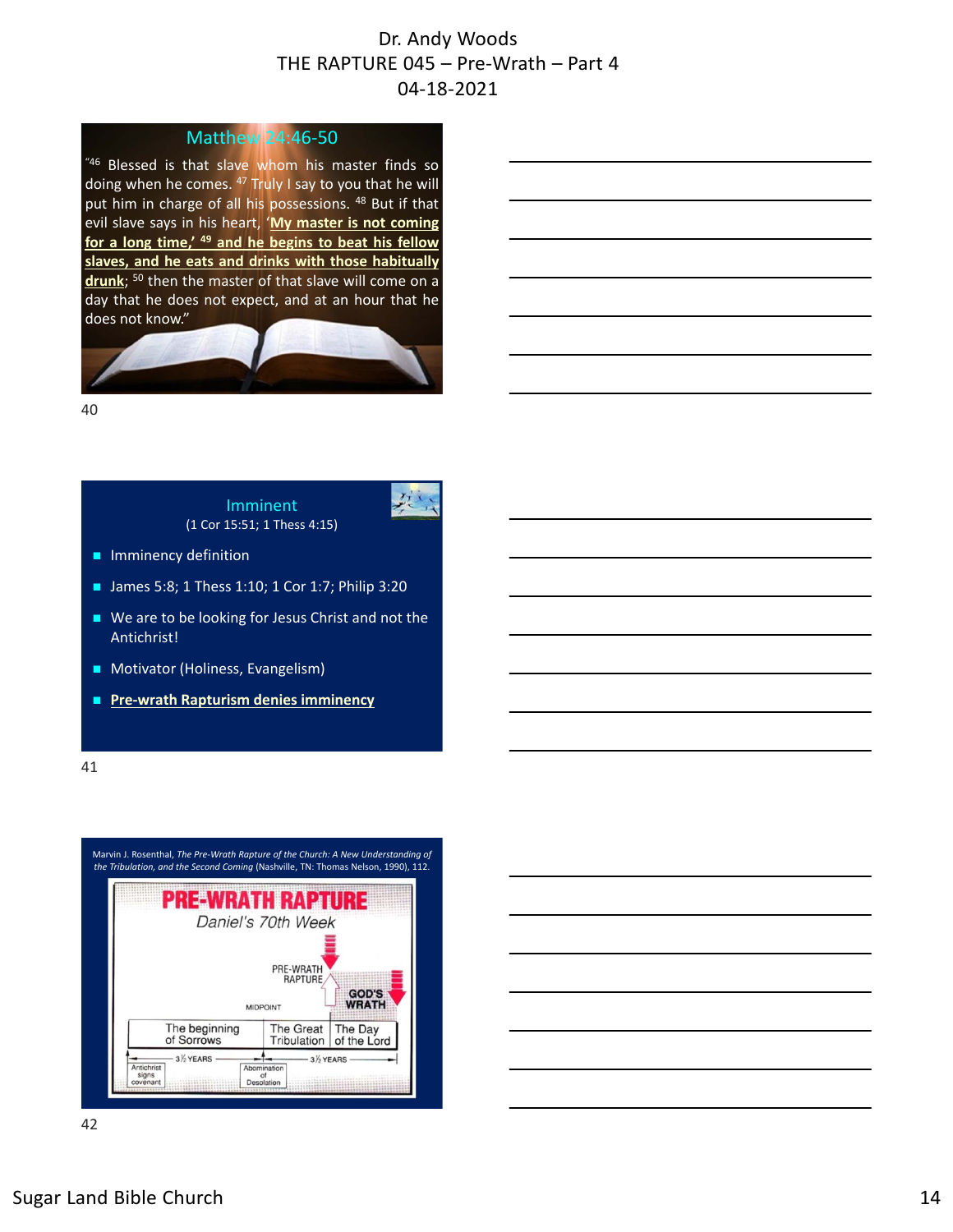

43



#### Tony Kessinger

"The doctrine of imminence holds that Christ can come to rapture His church at any moment. Believers in the early church, including the apostle Paul, believed that Christ could come in their lifetime (1 Thessalonians 1:10; 4:13‐ 15; Titus 2:13). The church sees this doctrine as an incentive for ministry and godly living. Does this mean that Christ's return for His church will be at any moment, without any sign, and with no yet-to-be-fulfilled prophesied event to precede it?"

Tony Kessinger, "Pre‐Wrath Rapture," in *The Popular Encyclopedia of Bible Prophecy: Over 140 Topics from the World's Foremost Prophecy Experts*, ed. Tim LaHaye and Ed Hindson (Eugene, OR: Harvest, 2004), 293.

44



#### Tony Kessinger

"Pre‐wrath rapturists argue that Christ could come in any generation but that signs will herald the general time. Those signs include (1) the emergence of the antichrist, (2) wars and rumors of war, (3) famine, (4) pestilence, and (5) cosmic disturbance. Pre‐wrath rapturists emphasize Christians' expectancy of Christ's return rather than its imminency. This expectancy of Christ's return is the catalyst for holy living."

Tony Kessinger, "Pre‐Wrath Rapture," in *The Popular Encyclopedia of Bible Prophecy: Over 140 Topics from the World's Foremost Prophecy Experts*, ed. Tim LaHaye and Ed Hindson (Eugene, OR: Harvest, 2004), 293.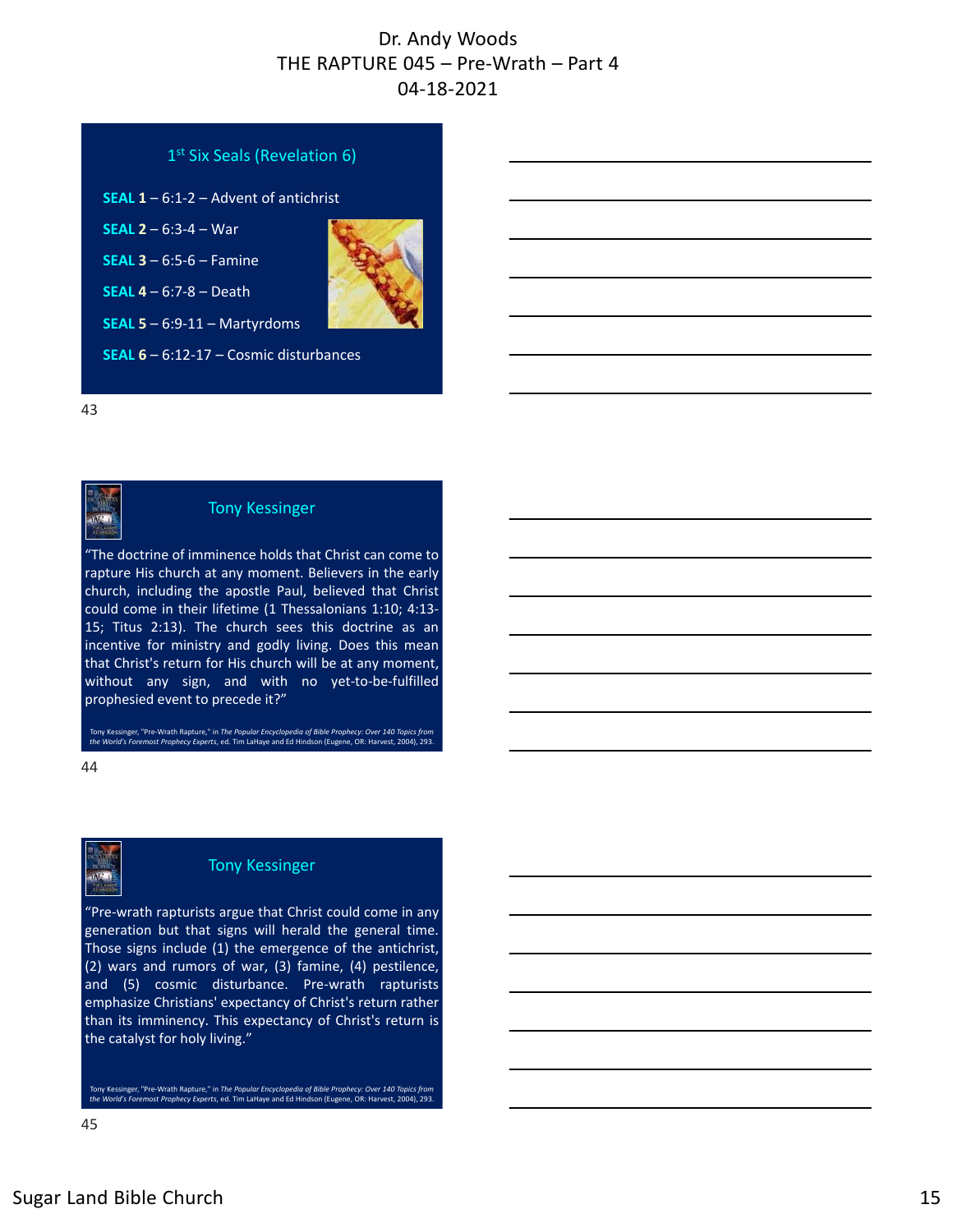#### Robert Lightner



"The prewrath Rapture view is different from the normal pretribulational view in that it does not consistently distinguish between God's program with Israel and His program with the church. The way it differs is that it has the church in Israel's seventieth week **and does not hold to the doctrine of imminency**"

Robert Lightner, *Last Days Handbook: A Complete Guide to the End Times, Including the Meaning of the Year 2000 in Bible Prophecy*, rev. ed. (Nashville: Thomas Nelson, 1997), 95.

46

 $\mathcal{T}$ 

#### Gerald B. Stanton

"Rosenthal's last chapter incorporates a final summary of his various positions, and also a final...attack against pre‐tribulationalism and some of its leaders. The chapter sets forth the 'pre‐wrath rapture' view as a 'catalyst for holy living,' without recognizing that much of that catalyst is lost if forty‐ two months of 'sorrows' and another twenty‐one months of battle and martyrdom from the beast must come first."

Gerald B. Stanton, *Kept from the Hour: Biblical Evidence for the Pretribulational Return of Christ* (Grand Rapids: Zondervan, 1956; reprint, Miami Springs, FL: Schoettle, 1991), 399.



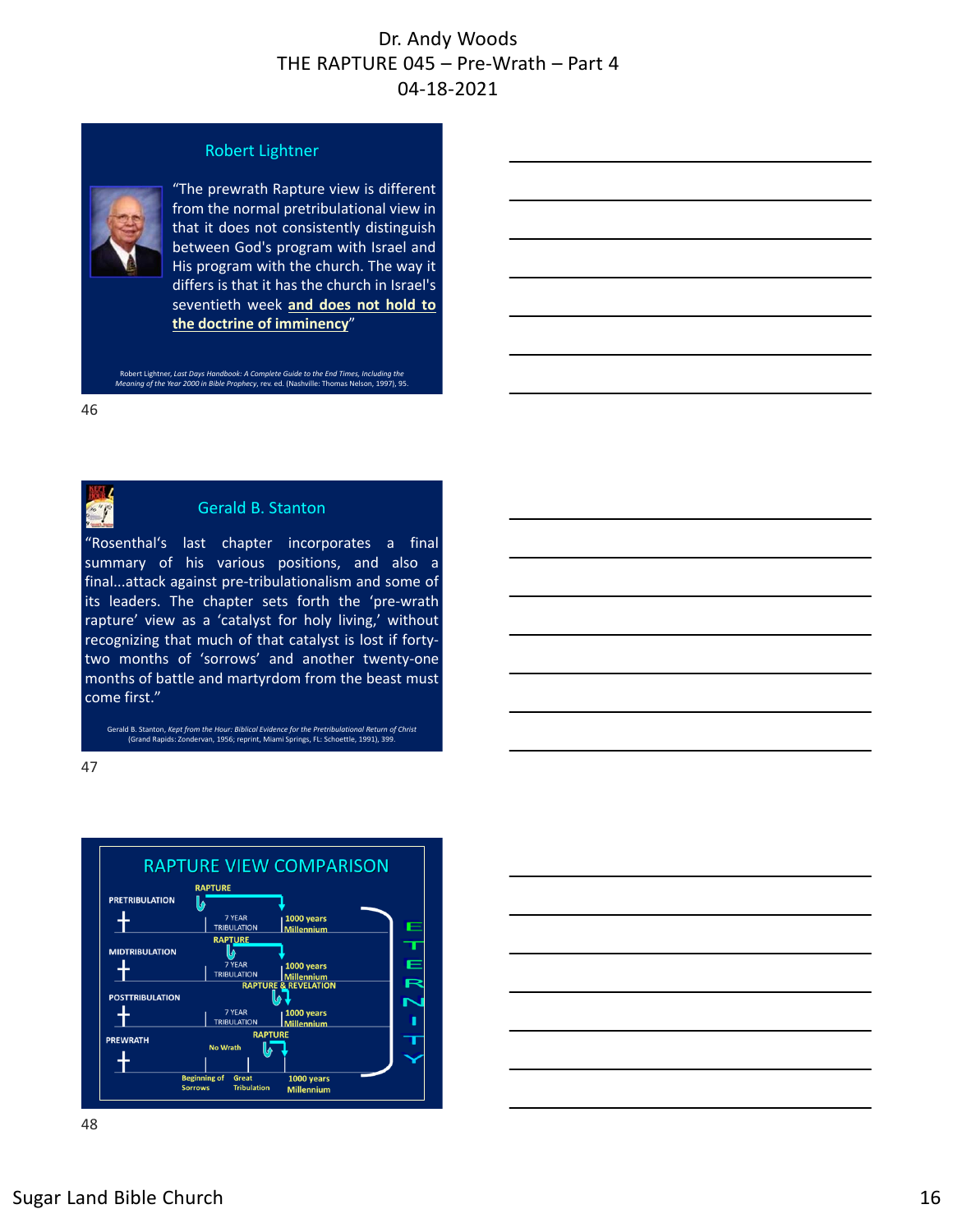#### II. Pre‐Wrath Rapture Theory Problems

- A. Places the Church in Daniel's 70th Week
- B. Fails to acknowledge the missing Church (Rev. 4-22)
- C. Confines God's wrath to only a portion of the Tribulation's second half
- D. Denies the Rapture's imminency
- **E. Fails to consistently explain how the rapture is a comfort to the believer (John 14:1; 1 Thess. 4:18; Titus 2:13)**
- F. Misinterprets the restrainer (2 Thess. 2:6‐7) as Michael the Archangel rather than the Holy Spirit

49

#### John 14:1–4

<sup>1</sup> "Do not let your heart be troubled; believe in God, believe also in Me. <sup>2</sup> "In My Father's house are many dwelling places; if it were not so, I would have told you; for I go to prepare a place for you.<sup>3</sup> "If I go and prepare a place for you, I will come again and receive you to Myself, that where I am, *there* you may be also. <sup>4</sup> "And you know the way where I am going."



50

#### 1 Thessalonians 4:16‐18

<sup>16</sup> For the Lord Himself will descend from heaven with a shout, with the voice of *the* archangel and with the trumpet of God, and the dead in Christ will rise first. <sup>17</sup> Then we who are alive and remain will be **caught up [***harpazō***]** together with them in the clouds to meet the Lord in the air, and so we shall always be with the Lord. <sup>18</sup> **Therefore comfort one another with these words**."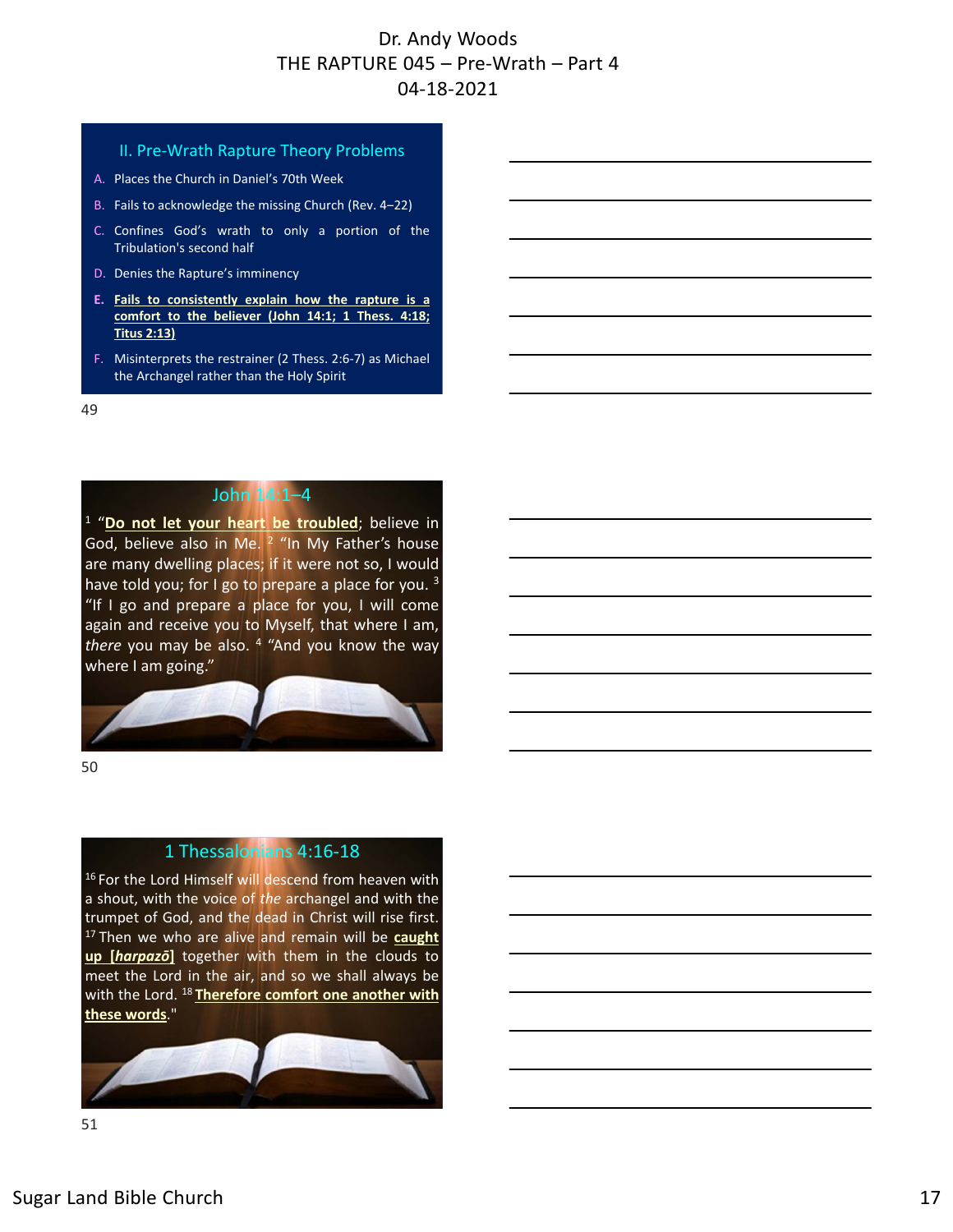

52



53

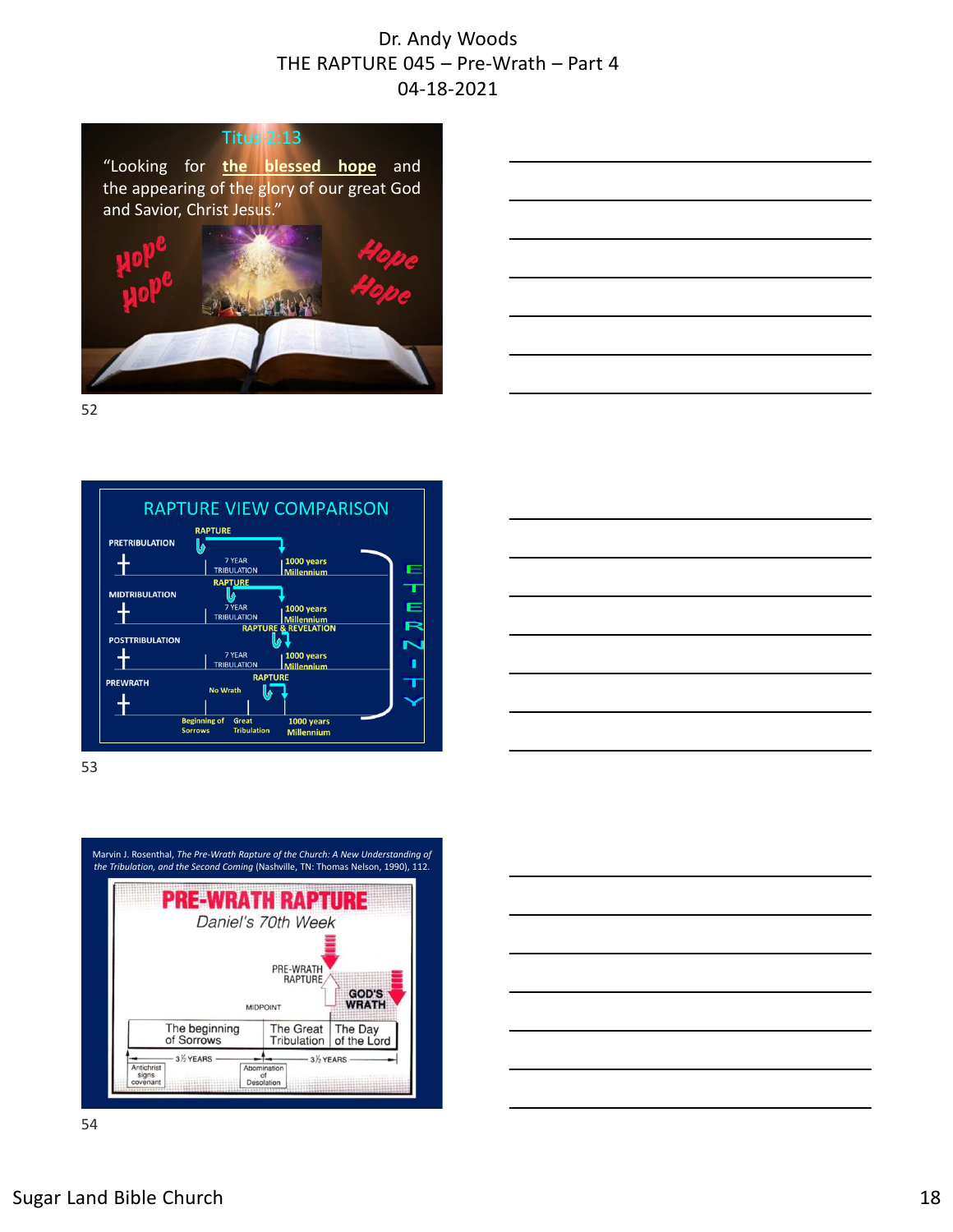| 1 <sup>st</sup> Six Seals (Revelation 6)          |  |  |
|---------------------------------------------------|--|--|
| <b>SEAL 1</b> $-$ 6:1-2 $-$ Advent of antichrist  |  |  |
| <b>SEAL 2</b> $-$ 6:3-4 $-$ War                   |  |  |
| <b>SEAL 3</b> $- 6:5-6 -$ Famine                  |  |  |
| SEAL $4 - 6:7-8 - \text{Death}$                   |  |  |
| <b>SEAL 5</b> $- 6:9-11 - \text{Martyrdoms}$      |  |  |
| <b>SEAL 6</b> $-$ 6:12-17 $-$ Cosmic disturbances |  |  |
|                                                   |  |  |

55



56



#### Donald Grey Barnhouse

Cited in Mark Hitchcock, "An Overview of Pretribulational arguments," online: www.pre‐trib.org, accessed 27 August 2013, 29‐30.

By way of parody, Dr. Barnhouse also pointed out that if the midtrib or posttrib [or prewrath] advocates sang this song, it would instead have to say:

"Jesus can't come today, Sad day! Sad day! And I won't see my friend; Dangers and troubles won't end Because Jesus can't come today. Sad day! Sad day! Today is not the crowning day? I won't live for today, and anxious I'll be, The Beast and the False Prophet I soon shall see, Sad day! Sad day! Today is not the crowning day?"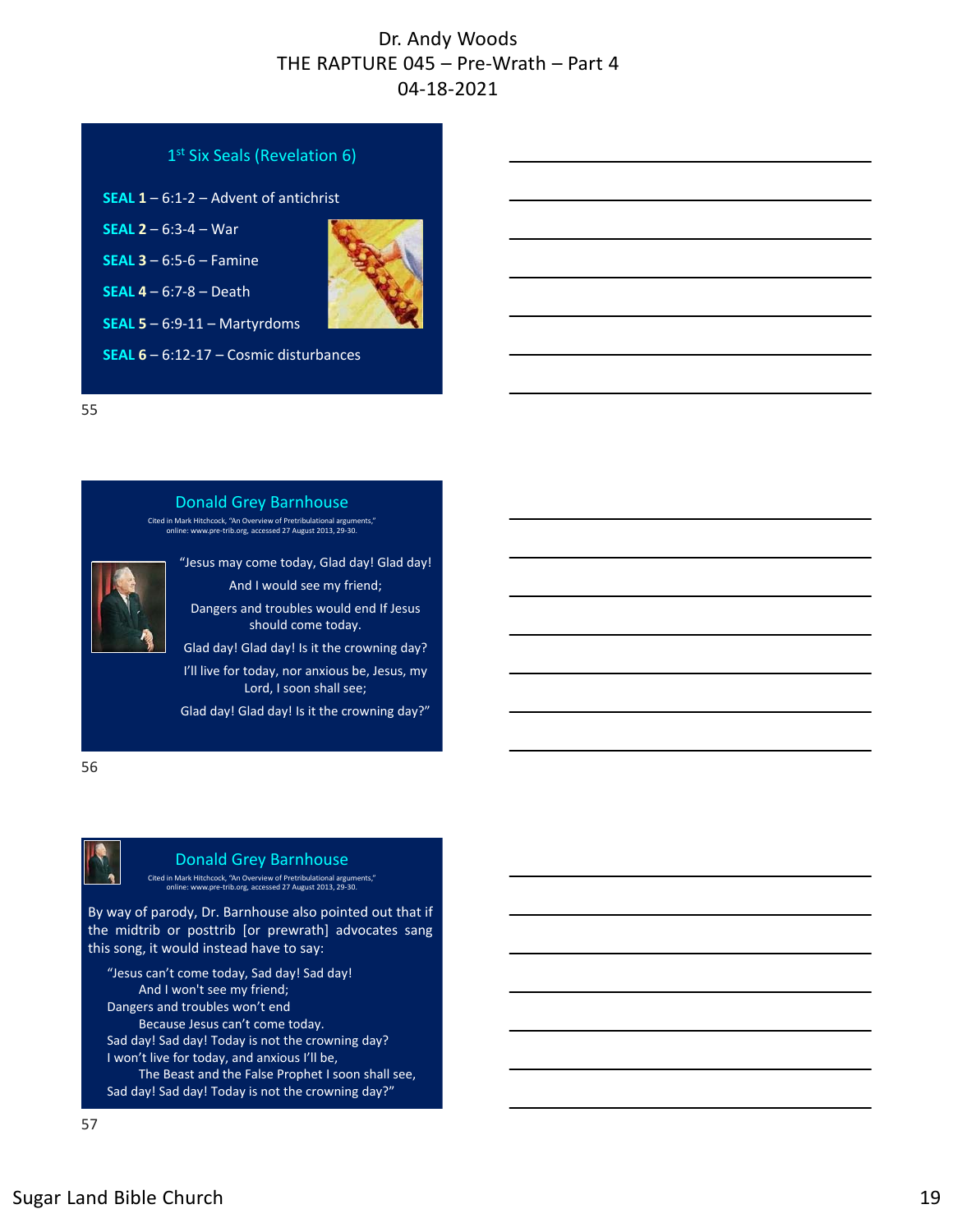#### II. Pre‐Wrath Rapture Theory Problems

- A. Places the Church in Daniel's 70th Week
- B. Fails to acknowledge the missing Church (Rev. 4-22)
- C. Confines God's wrath to only a portion of the Tribulation's second half
- D. Denies the Rapture's imminency
- E. Fails to consistently explain how the rapture is a comfort to the believer (John 14:1; 1 Thess. 4:18; Titus 2:13)
- **F. Misinterprets the restrainer (2 Thess. 2:6‐7) as Michael the Archangel rather than the Holy Spirit**

58

#### 2 Thessalonians 2:6‐7

6And you know what **restrains [***katechon; neuter***]** *him* now, so that in his time he will be revealed. 7For the mystery of lawlessness is already at work; only he who now **restrains [***katechōn; masculine***]** *will do so* until he is taken out of the way.



59

ELPTORE

#### Marvin Rosenthal

"…of paramount importance is the identification of the one who restraints or hinders the Antichrist until 'he [the restrainer] be taken out of the way.' The restrainer is neither the Holy Spirit nor human government. Evidence is strained to support either of those contentions. There is, however, substantial evidence to identify the restrainer. He who restraints until 'he be taken out of the way' is the Archangel Michael*."*

Marvin J. Rosenthal, *The Pre‐Wrath Rapture of the Church: A New Understanding of the Tribulation, and the Second Coming* (Nashville, TN: Thomas Nelson, 1990), 112.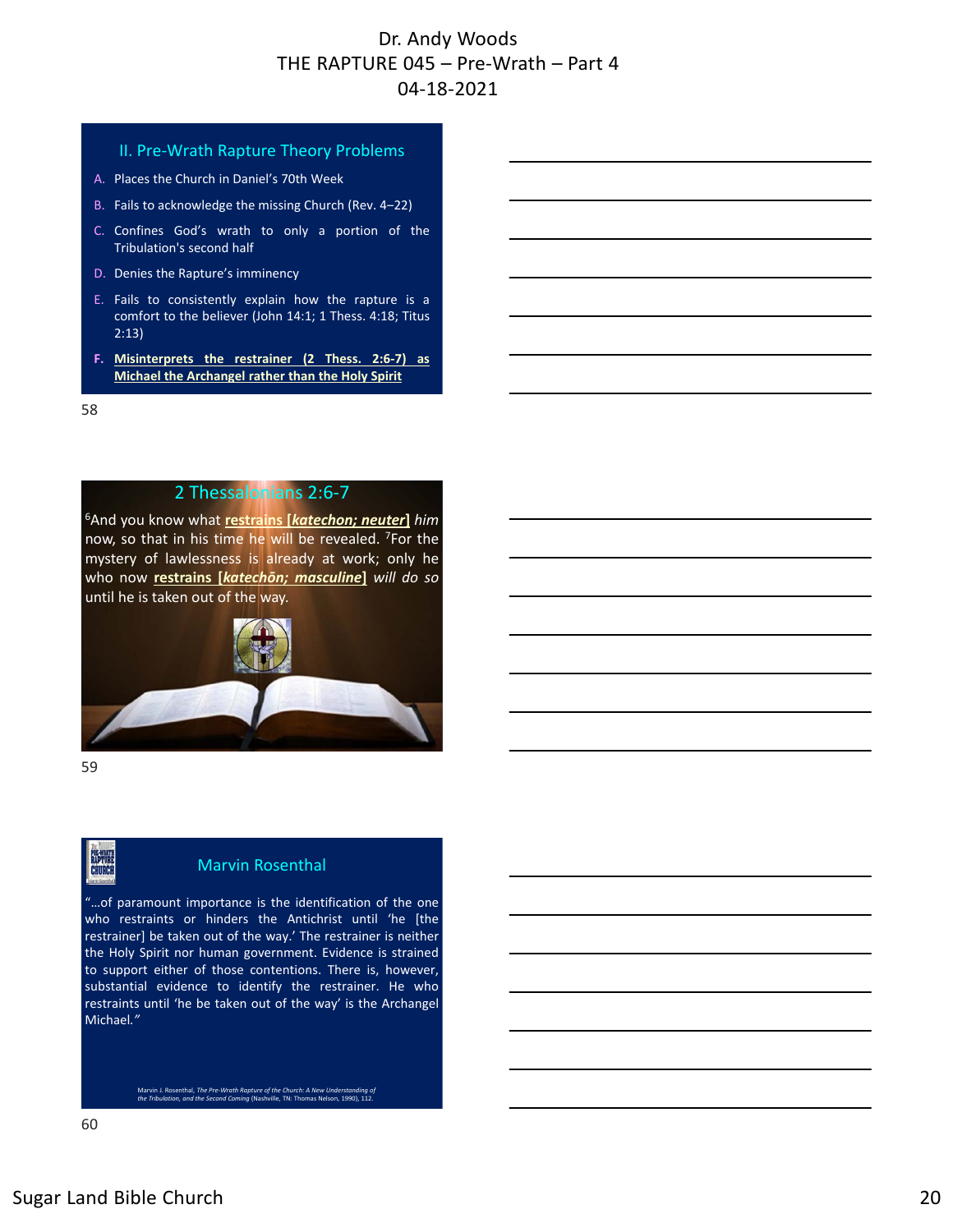



61

#### 2 Thessalonians 2:9

"*that is*, the one whose coming is in accord with the activity of **Satan**, with all power and signs and false wonders."



62

# Jude 9

"But Michael the archangel, when he disputed with the devil and argued about the body of Moses, did not dare pronounce against him a railing judgment, but said, 'The Lord rebuke you!'"

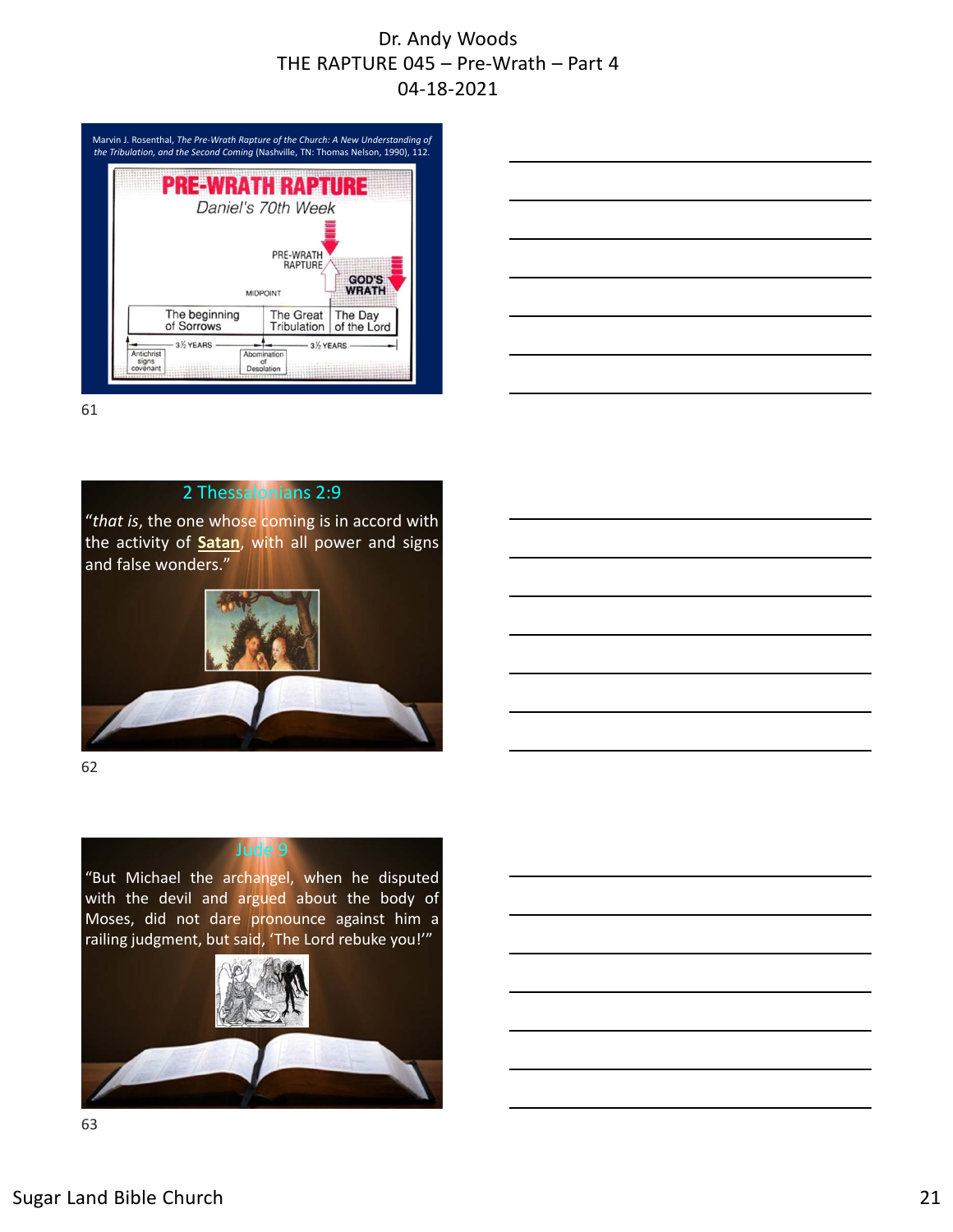#### Daniel 12:1

"Now at that time **Michael, the great prince who stands** *guard* **over the sons of your people [Israel]**, will arise. And there will be a time of distress such as never occurred since there was a nation until that time; and at that time your people, everyone who is found written in the book, will be rescued."



64

#### 2 Thessalonians 2:6‐7

6And you know what **restrains [***katechon; neuter***]** *him* now, so that in his time he will be revealed. 7For the mystery of lawlessness is already at work; only he who now **restrains [***katechōn; masculine***]** *will do so* until he is taken out of the way.



65



#### Tony Kessinger

"The pre‐wrath view holds to the rather inventive idea that Michael the archangel is the restrainer. This concept fails to take into consideration Michael's special protective ministry toward Israel."

Tony Kessinger, "Pre‐Wrath Rapture," in *The Popular Encyclopedia of Bible Prophecy: Over 140 Topics from the World's Foremost Prophecy Experts*, ed. Tim LaHaye and Ed Hindson (Eugene, OR: Harvest, 2004), 294.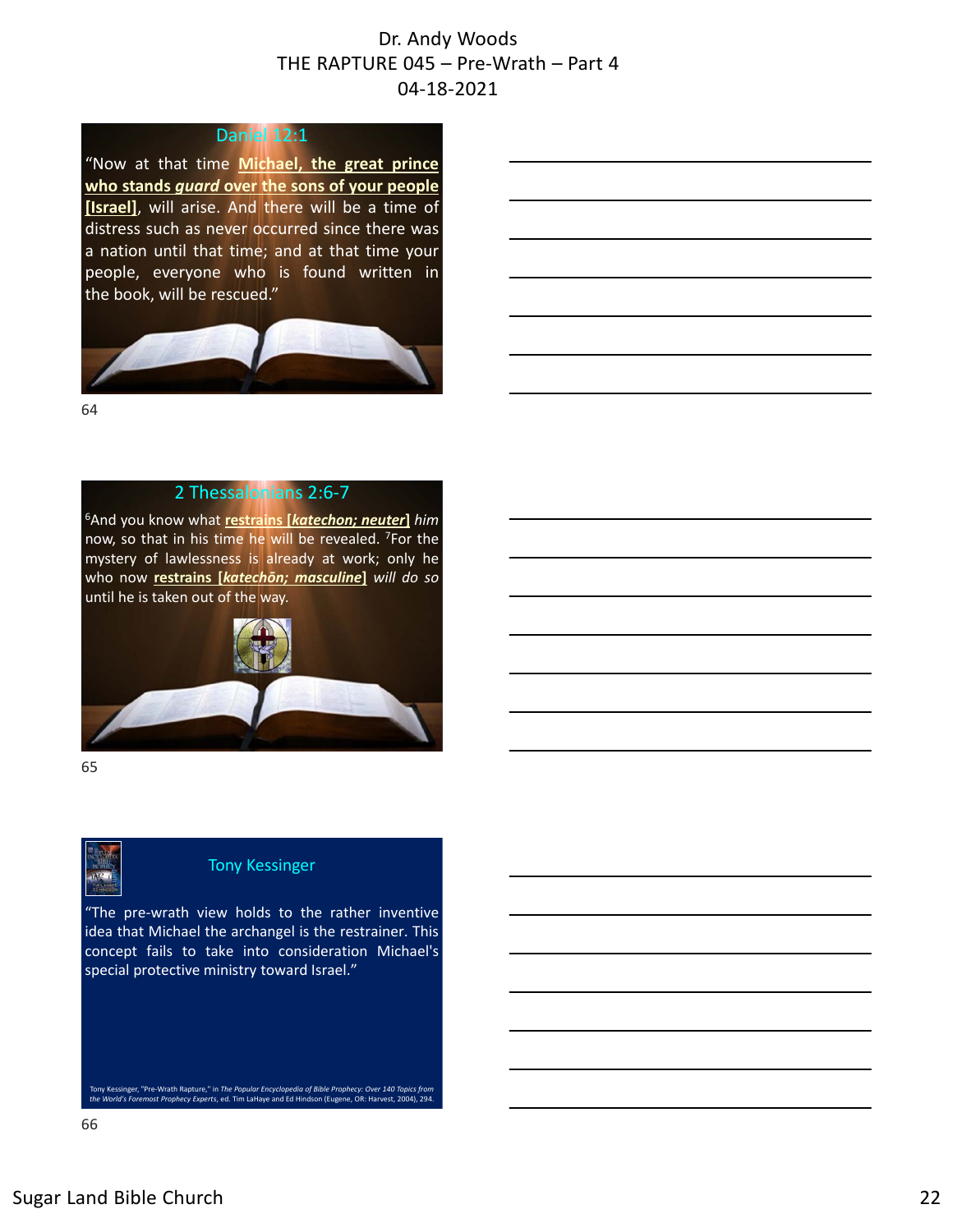



67

#### 3 Reasons Why the Restrainer is the Holy Spirit (2 Thessalonians 2:6‐7)

- 1. The Holy Spirit is omnipotent
- 2. The Holy Spirit view handles well the switch in gender from the neuter (vs. 6) to the masculine (vs. 7)
- 3. The Holy Spirit is active in the world (Gen. 6:3; John 16:7‐11)



68

#### Restrainer Must First be Removed

- Restrainer holds back the Antichrist (2 Thess 2:6-7)
- Restrainer = the omnipotent Holy Spirit (2 Thess 2:9)
- Holy Spirit permanently indwells all Christians (John 14:16; Rom 8:9)
- **Spirit indwelt Christians must first be removed prior to** the Antichrist's advent

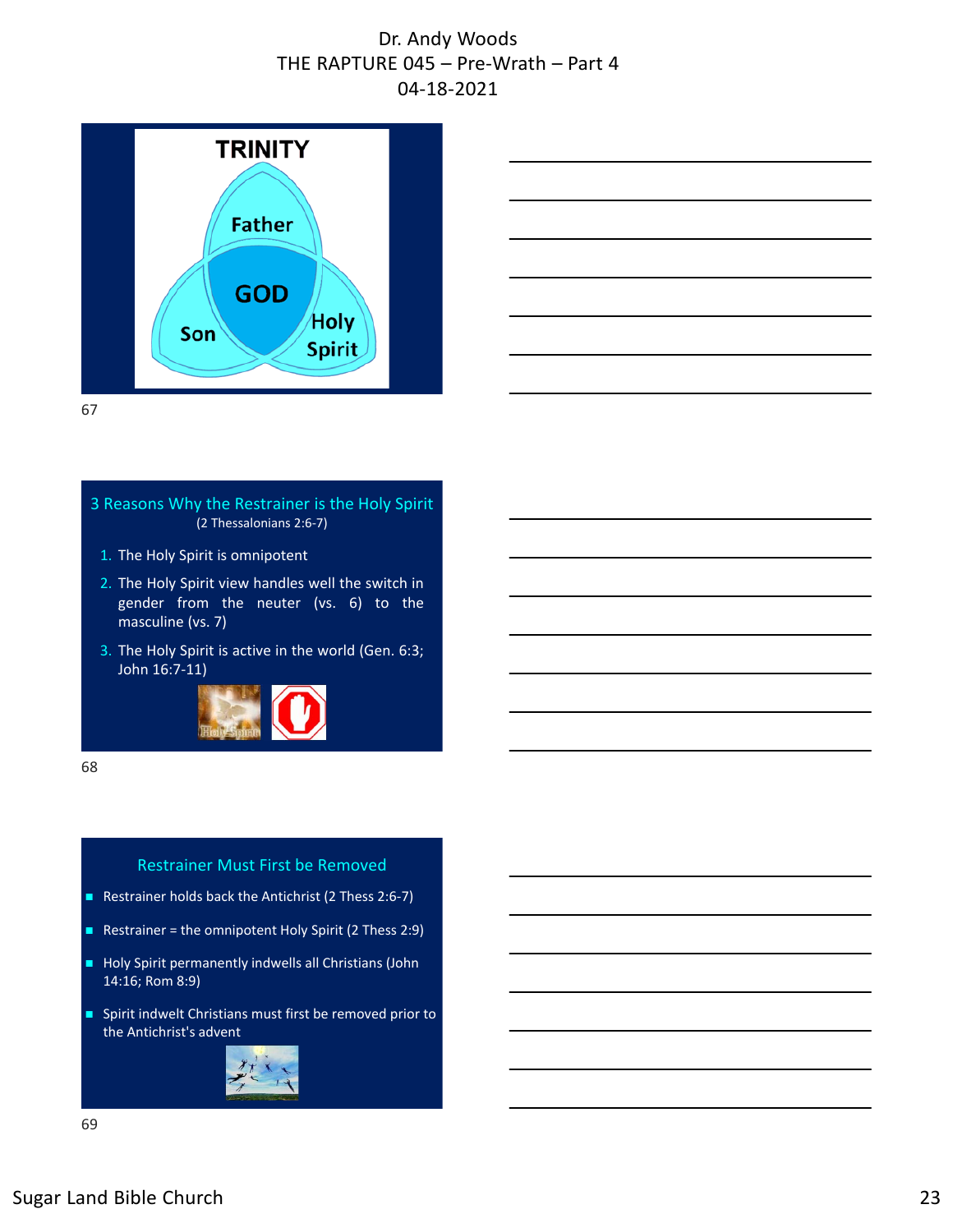#### II. Pre‐Wrath Rapture Theory Problems

- A. Places the Church in Daniel's 70th Week
- B. Fails to acknowledge the missing Church (Rev. 4-22)
- C. Confines God's wrath to only a portion of the Tribulation's second half
- D. Denies the Rapture's imminency
- E. Fails to consistently explain how the rapture is a comfort to the believer (John 14:1; 1 Thess. 4:18; Titus 2:13)
- F. Misinterprets the restrainer (2 Thess. 2:6‐7) as Michael the Archangel rather than the Holy Spirit

70

#### Pre‐Wrath Rapturism

- I. Description of the view
- II. Six problems with the view considering prior Pre‐Tribulational Arguments
- **III. Four additional problems with the view**



71

#### III. Additional Problems with Pre‐Wrath Rapturism

- A. It imposes an artificial construct on Daniel's 70th Week
- B. Great Tribulation (unequaled distress) before God's wrath?
- C. It places the Rapture in Revelation 7:9‐17
- D. It places the Rapture in Matthew 24:31

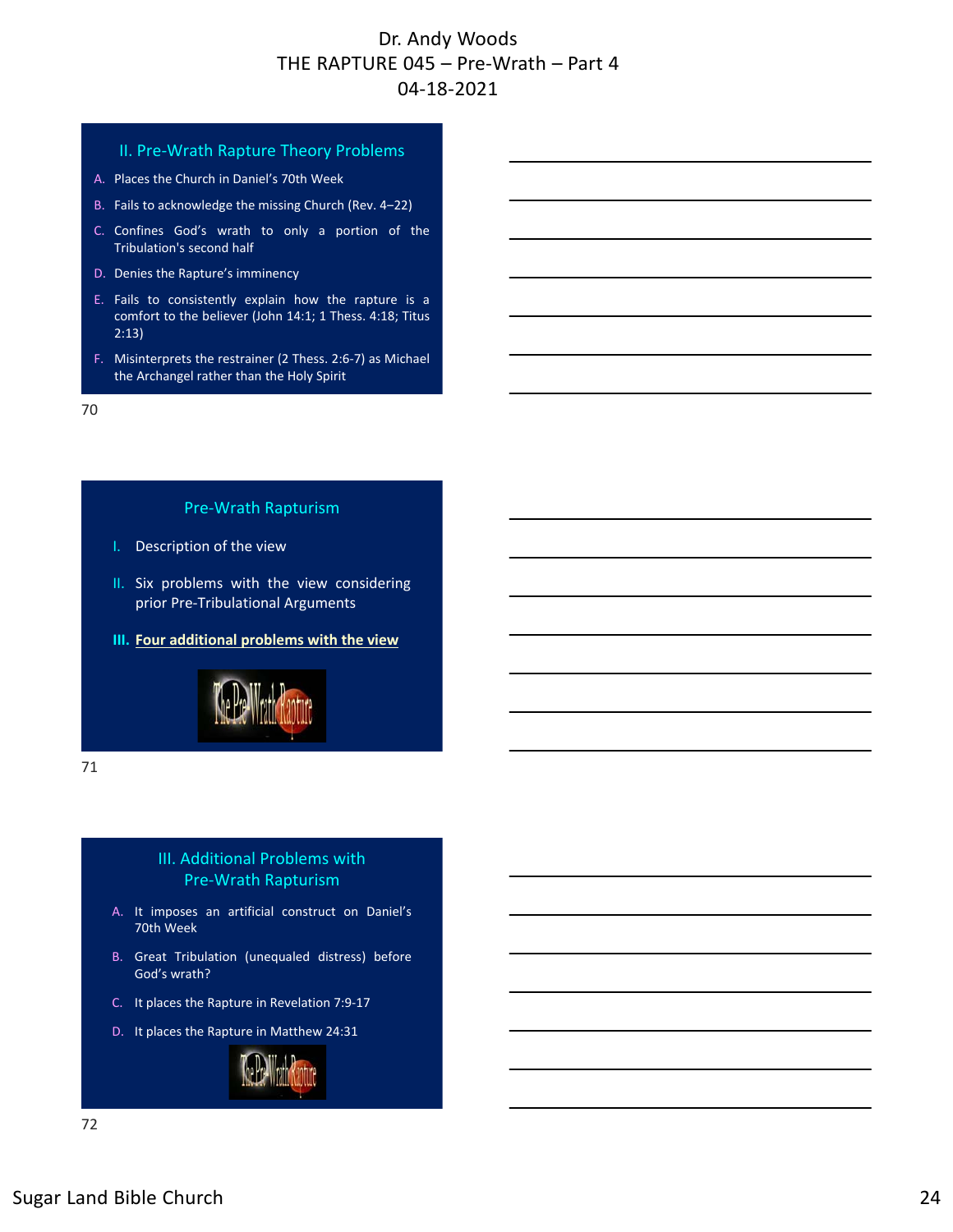#### III. Additional Problems with Pre‐Wrath Rapturism

- **A. It imposes an artificial construct on Daniel's 70th Week**
- B. Great Tribulation (unequaled distress) before God's wrath?
- C. It places the Rapture in Revelation 7:9‐17
- D. It places the Rapture in Matthew 24:31



73



And he will make a firm covenant with the many for one week, but in the middle of the week he will put a stop to sacrifice and grain offering; and on the wing of abominations *will come* one who makes desolate, even until a complete destruction, one that is decreed, is poured out on the one who makes desolate.



74



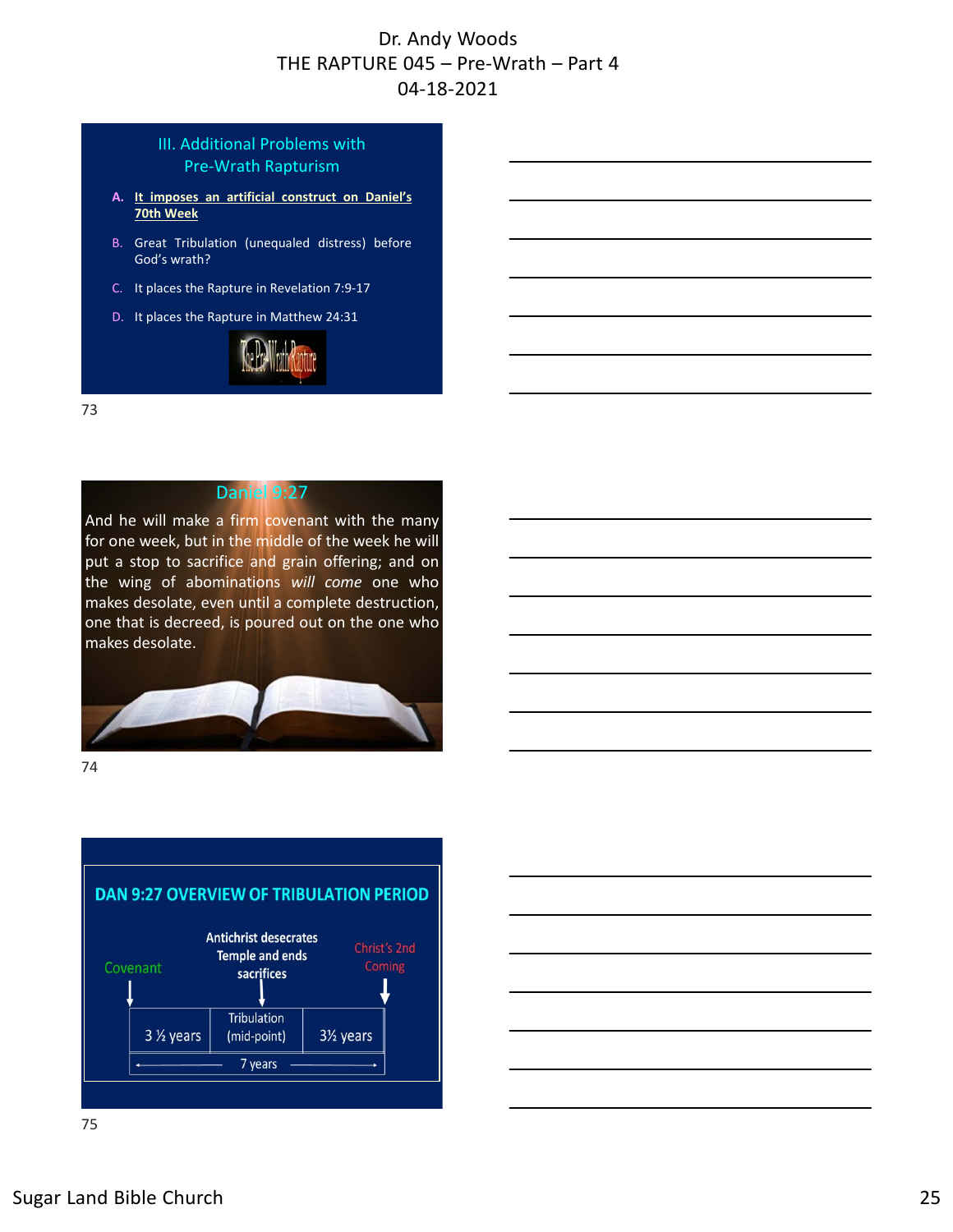#### PROPHETIC SYNONYMNS

- A. Division of the Tribulation into two 3½ year periods
	- 1. 42 months ‐ Rev. 11:2; 13:5
	- 2. 1260 days Rev. 11:3; 12:6
	- 3. Time, times, and a half a time Dan. 7:25; 12:7; 12:14

76

# Matthew 24:15‐16, 20

"15 Therefore when you see **the ABOMINATION OF DESOLATION which was spoken of through Daniel the prophet, standing in the holy place** (let the reader understand)  $16$  then those who are in Judea must flee to the mountains…20 But pray that your flight will not be in the winter, or on a Sabbath."



77

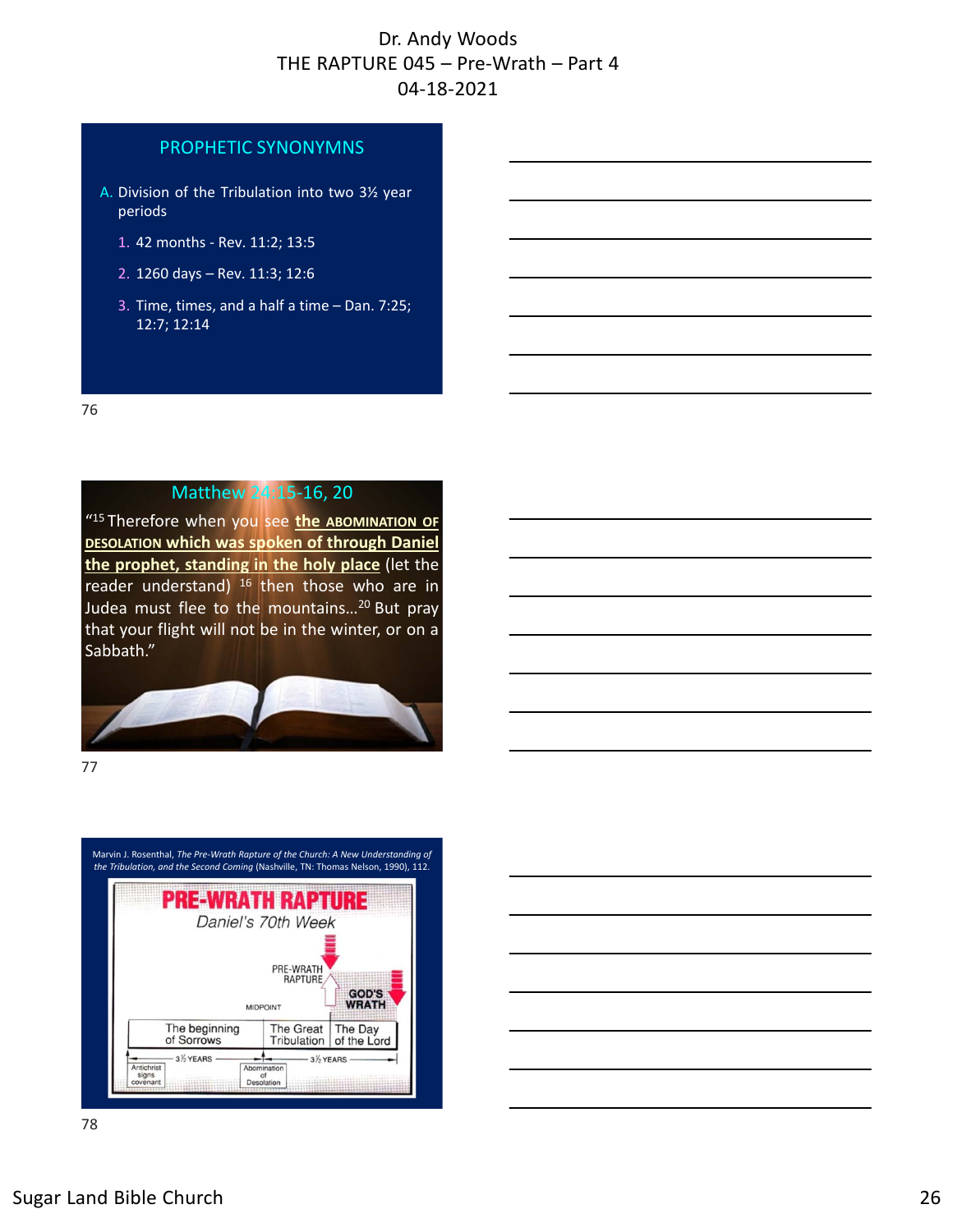# m.

#### Three Parts?

"…the Scriptures never divide the Tribulation period into thirds. Daniel's prophecy divides the seventieth week in two (Dan 9:27); half of the Tribulation is described as numbering 1260 days (Rev 11:3; 12:6). In fact, since Revelation 12:14 explains that God will protect fleeing Jews for 'a time, and times, and half a time' (1260 days); and since the beginning of this period is the beginning of the last three and one‐half years, the Great Tribulation (Matt 24:15‐22) must last for 1260 days. The Bible never divides the 1260 days into two 630 days."

Larry D. Pettegrew, "The Messiah's Lecture on the Future of Israel," in *Forsaking Israel: How It Happened and Why It Matters*, ed. Larry D. Petegrew (The Woodlands, TX: Kress Biblical Resources, 2020), 340..

79

#### III. Additional Problems with Pre‐Wrath Rapturism

- A. It imposes an artificial construct on Daniel's 70th Week
- **B. Great Tribulation (unequaled distress) before God's wrath?**
- C. It places the Rapture in Revelation 7:9‐17
- D. It places the Rapture in Matthew 24:31



80

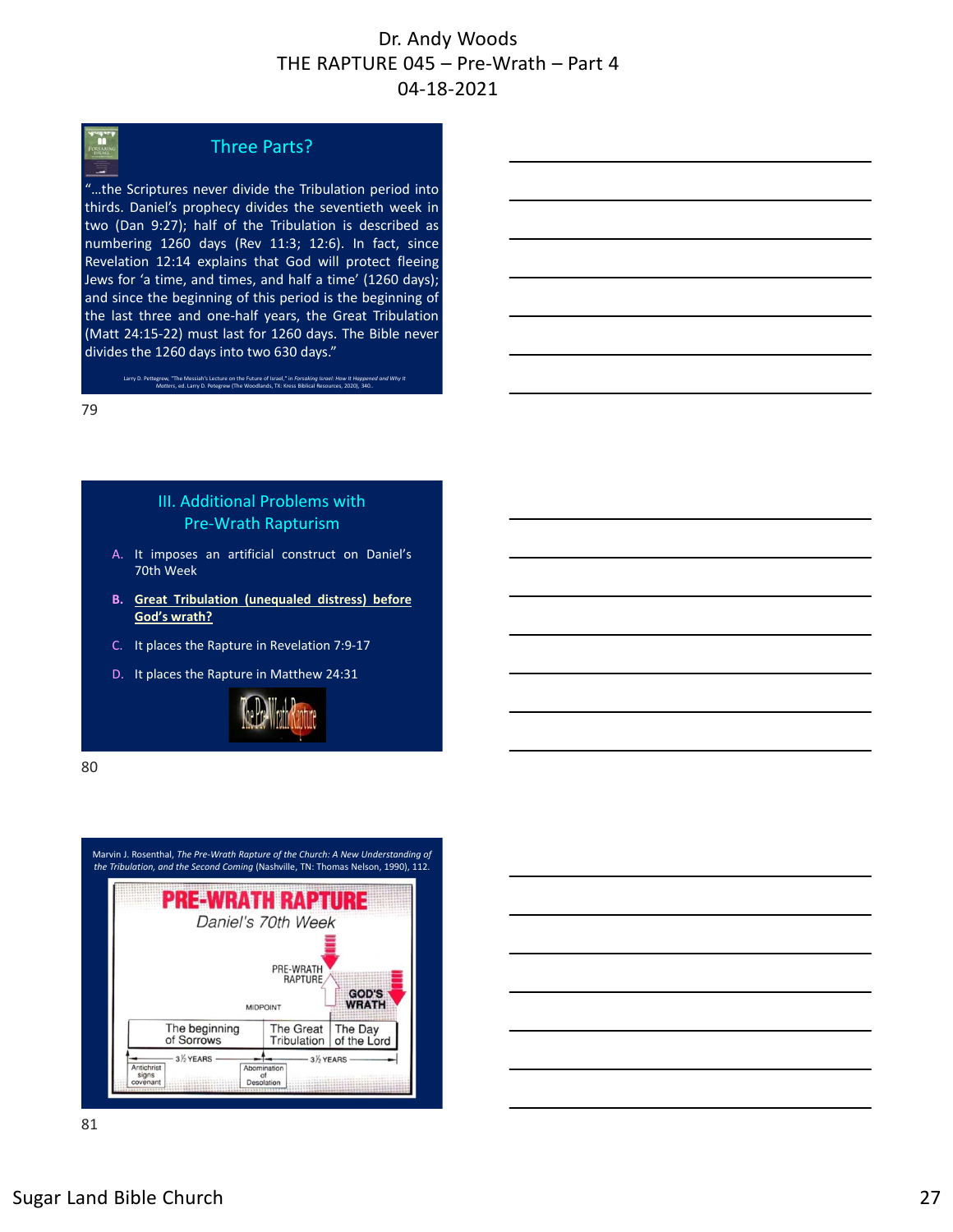#### Matthew 24:21

"For then there will be a **great tribulation**, such as has not occurred since the beginning of the world until now, nor ever will."



82



83



#### George Zeller Pre-Wrath Confusin<br>middletownbiblechurch online: http://www.middletownbiblechurch.org/proph/prewrath.htm, accessed 01 September 2015.

"The PRE‐WRATH view teaches that the Day of the Lord begins after the Great Tribulation and that the Day of the Lord is the time of God's wrath. Matthew 24:21, Daniel 12:1 and Jeremiah 30:7 all teach that the Great Tribulation is the greatest time of trouble that the world has ever known. Therefore, if the Day of the Lord is distinct from the Great Tribulation, then the Day of the Lord must be LESS SEVERE than the Great Tribulation. But how can the great day of God's wrath be less severe and less troublesome than the Great Tribulation?"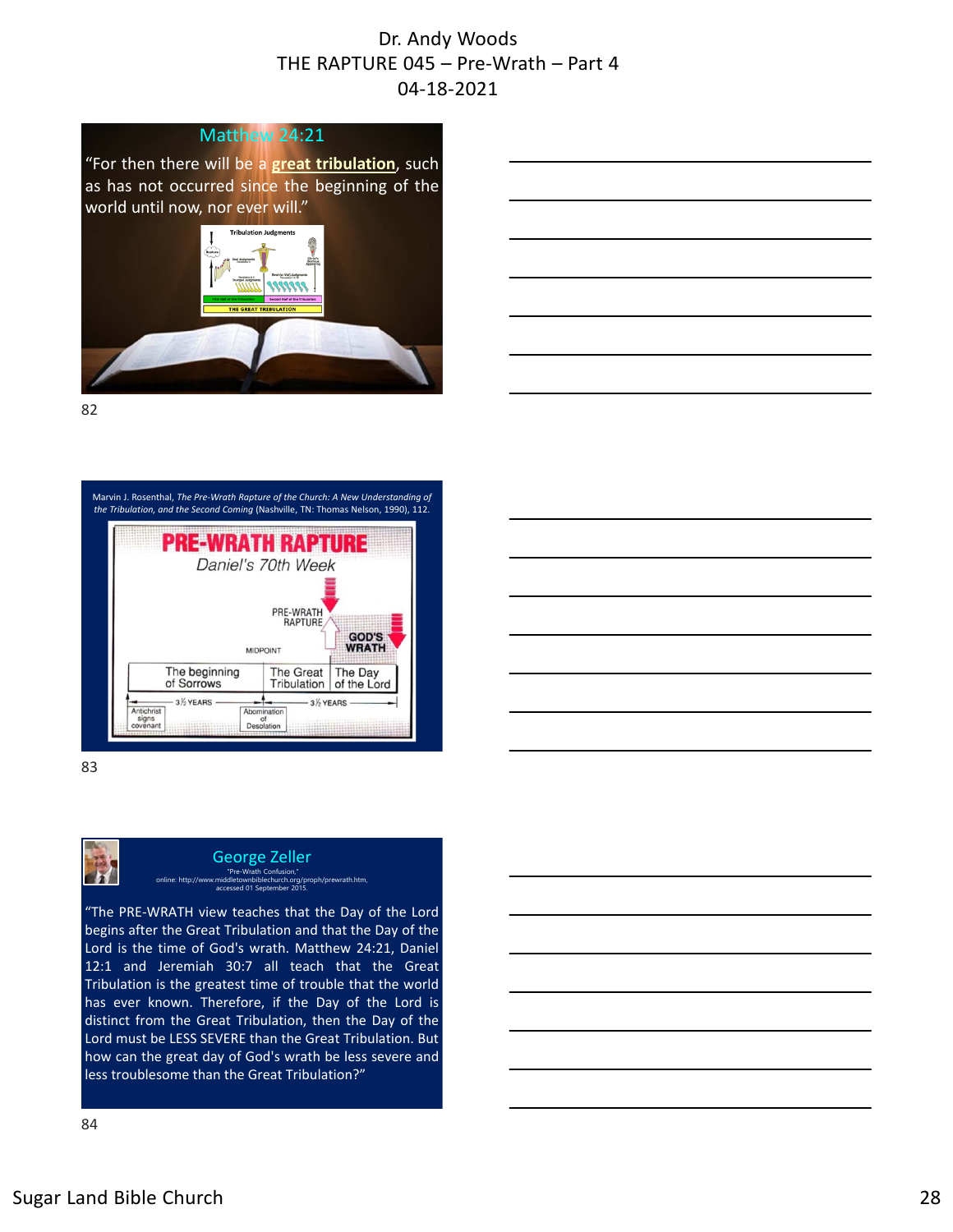George Zeller "Pre-Wrath Confusion," online: http://www.middletownbiblechurch.org/proph/prewrath.htm, accessed 01 September 2015.

"How can God's wrath be less severe than man's wrath? How can the trumpets and bowls be less severe than the fifth seal? How can God's wrath be less severe than Satan's wrath? How can unregenerate men and Satan cause more trouble for this world than the wrathful JUDGE Himself? The PRE‐ WRATH view, when compared with Matthew 24:21 and these other verses, makes the Day of the Lord an ANTICLIMAX!"

85

# Unequaled Distress?

"A…flaw in the prewrath interpretation of Matthew 24:22 is its logical failure. The reason that the Great Tribulation is shortened, according to this verse, is that if it were not, no flesh would be saved. The point of the Scripture is that when the Great Tribulation is over, something better comes on the scene. In the prewrath scheme, however, something more horrible occurs after the Great Tribulation—the Day of the Lord."

> Larry D. Pettegrew, "The Messiah's Lecture on the Future of Israel," in *Forsaking Israel: How It Happened and Why It Matters*, ed. Larry D. Petegrew (The Woodlands, TX: Kress Biblical Resources, 2020), 341.

86

Ŧ

# Unequaled Distress?

"If no flesh would have survived if the Great Tribulation were allowed to continue on twenty‐one months, surely no flesh would survive if the Great Tribulation were to be cut short and followed by twenty‐one months of a more horrible Day of the Lord. Moreover, Matthew 24:21 says that the Great Tribulation will be the worst time ever. So, how can it be replaced by the Day of the Lord which is more horrible? Wouldn't that be the worst time ever? In fact, the Great Tribulation (Matt 24:21) and the Day of the Lord (Dan 12:1; Jer 30:7) are both said to be the worst time ever, so they must be the same time period or at least overlap."

Larry D. Pettegrew, "The Messiah's Lecture on the Future of Israel," in *Forsaking Israel: How It Happened and Why It Matters*, ed. Larry D. Petegrew (The Woodlands, TX: Kress Biblical Resources, 2020), 341.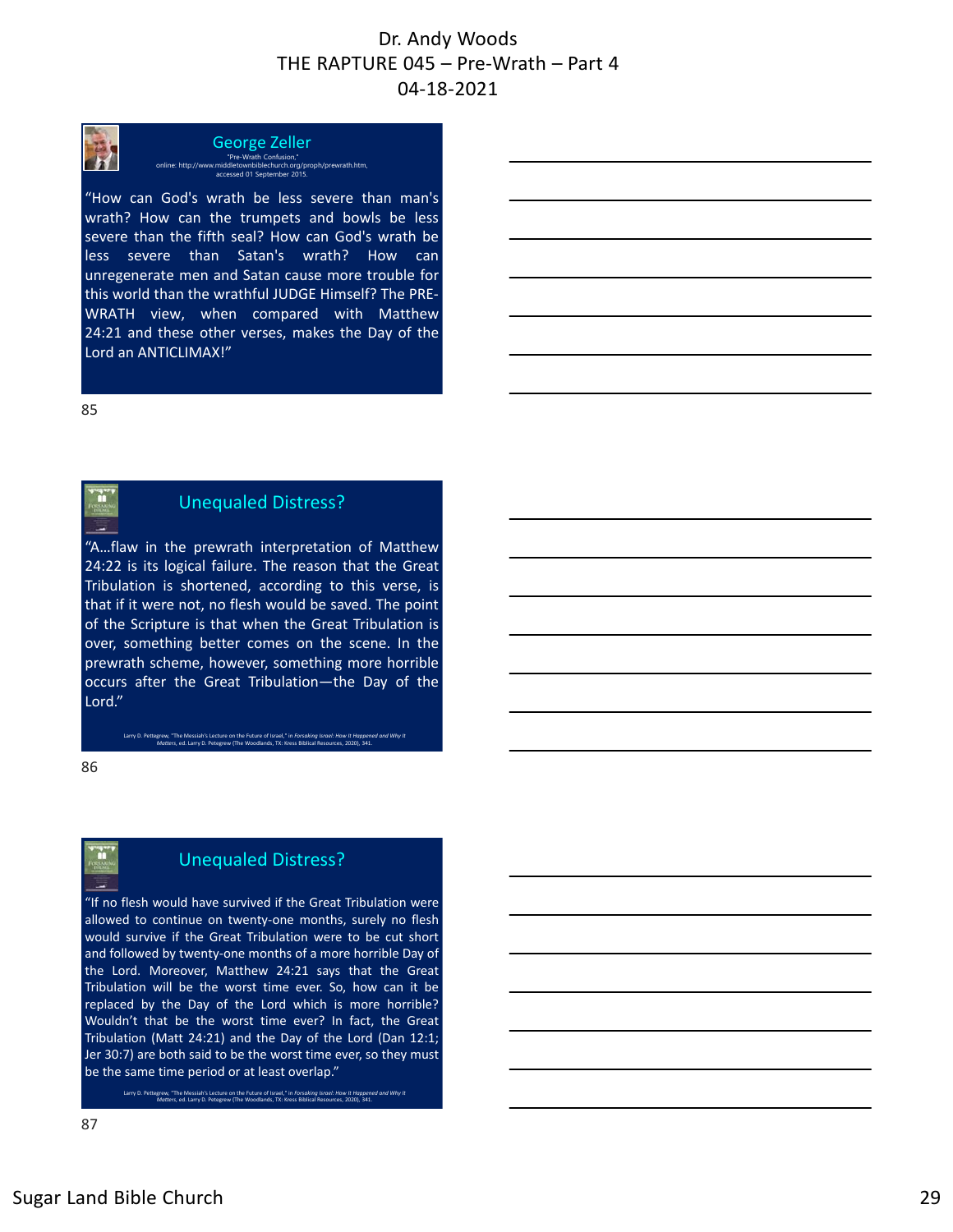#### III. Additional Problems with Pre‐Wrath Rapturism

- A. It imposes an artificial construct on Daniel's 70th Week
- B. Great Tribulation (unequaled distress) before God's wrath?
- **C. It places the Rapture in Revelation 7:9‐17**
- D. It places the Rapture in Matthew 24:31



88



89

#### Revelation 7:9, 13‐14

"<sup>9</sup> After these things I looked, and behold, a great multitude which no one could count, from every nation and *all the* tribes, peoples, and languages, standing before the throne and before the Lamb, clothed in white robes, and palm branches were in their hands...<sup>13</sup> Then one of the elders responded, saying to me, . . .

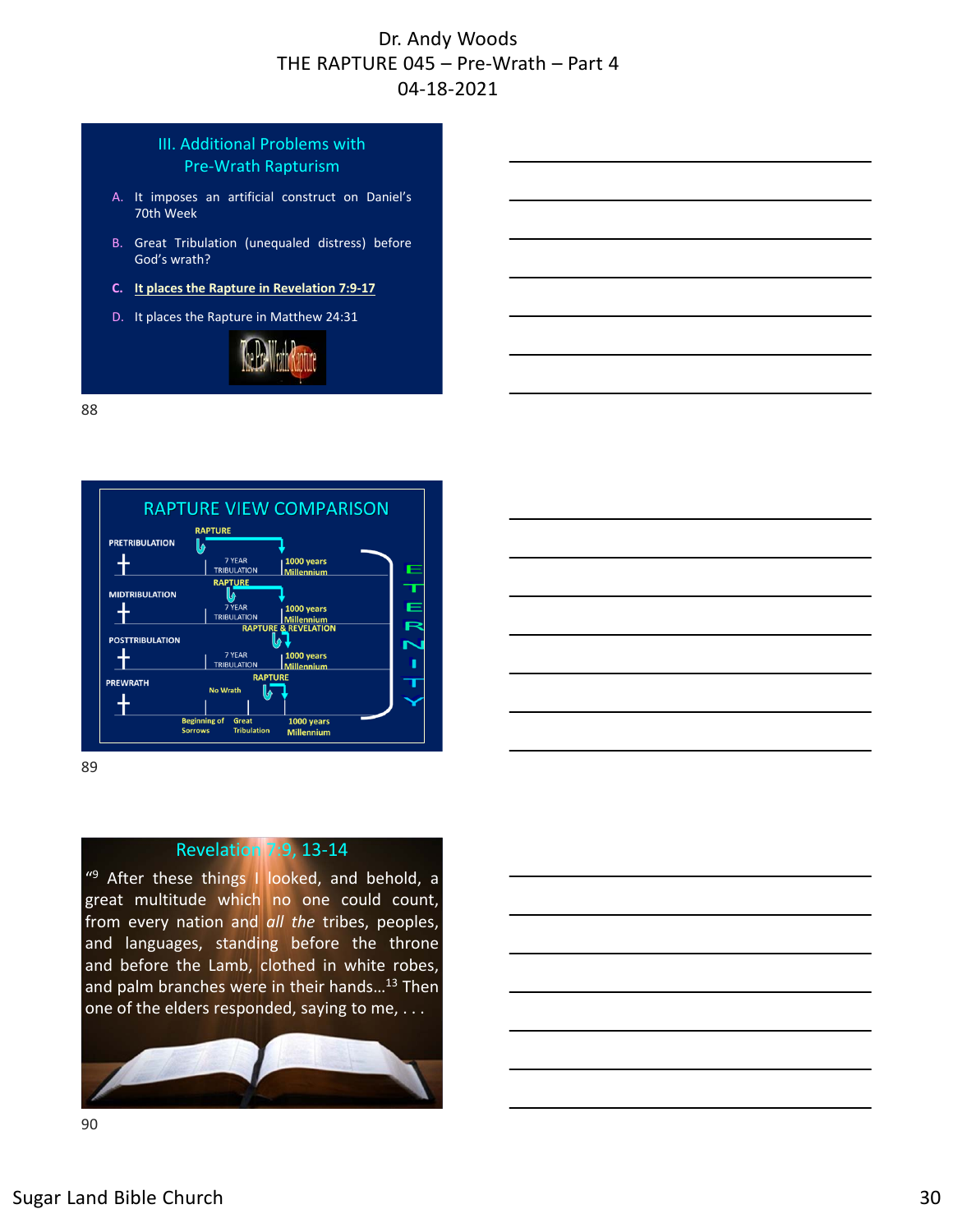#### Revelation 7:9, 13‐14

. . 'These who are clothed in the white robes, who are they, and where have they come from?' <sup>14</sup> I said to him, 'My lord, you know.' And he said to me, 'These are the ones who come out of the great tribulation [*thlípsis*], and they have washed their robes and made them white in the blood of the Lamb.'"



91

**PAL-MANTE** 

#### Marvin Rosenthal

"That great multitude represents the true Church which goes into the Seventieth Week of Daniel. They are raptured and at the end of the Great Tribulation but before the Day of the Lord begins. They are raptured before God's wrath is poured out but are not exempt from the ultimate rebellion of unregenerate men...Therefore, in chapter 7 the Church is raptured. But immediately prior to the rapture of the Church the 144,000 Jews are sealed...The 144,000 must be sealed for protection to go through the Day of the Lord before the Church can be caught up to the throne in heaven."

Marvin J. Rosenthal, *The Pre‐Wrath Rapture of the Church: A New Understanding of the Tribulation, and the Second Coming* (Nashville, TN: Thomas Nelson, 1990), 185.

92

#### Revelation 7:9, 13‐14

13 . . . 'These who are clothed in the white robes, who are they, and where have they come from?' <sup>14</sup> I said to him, '**My lord, you know**.' And he said to me, 'These are the ones who come out of the great tribulation [*thlípsis*], and they have washed their robes and made them white in the blood of the Lamb.'"

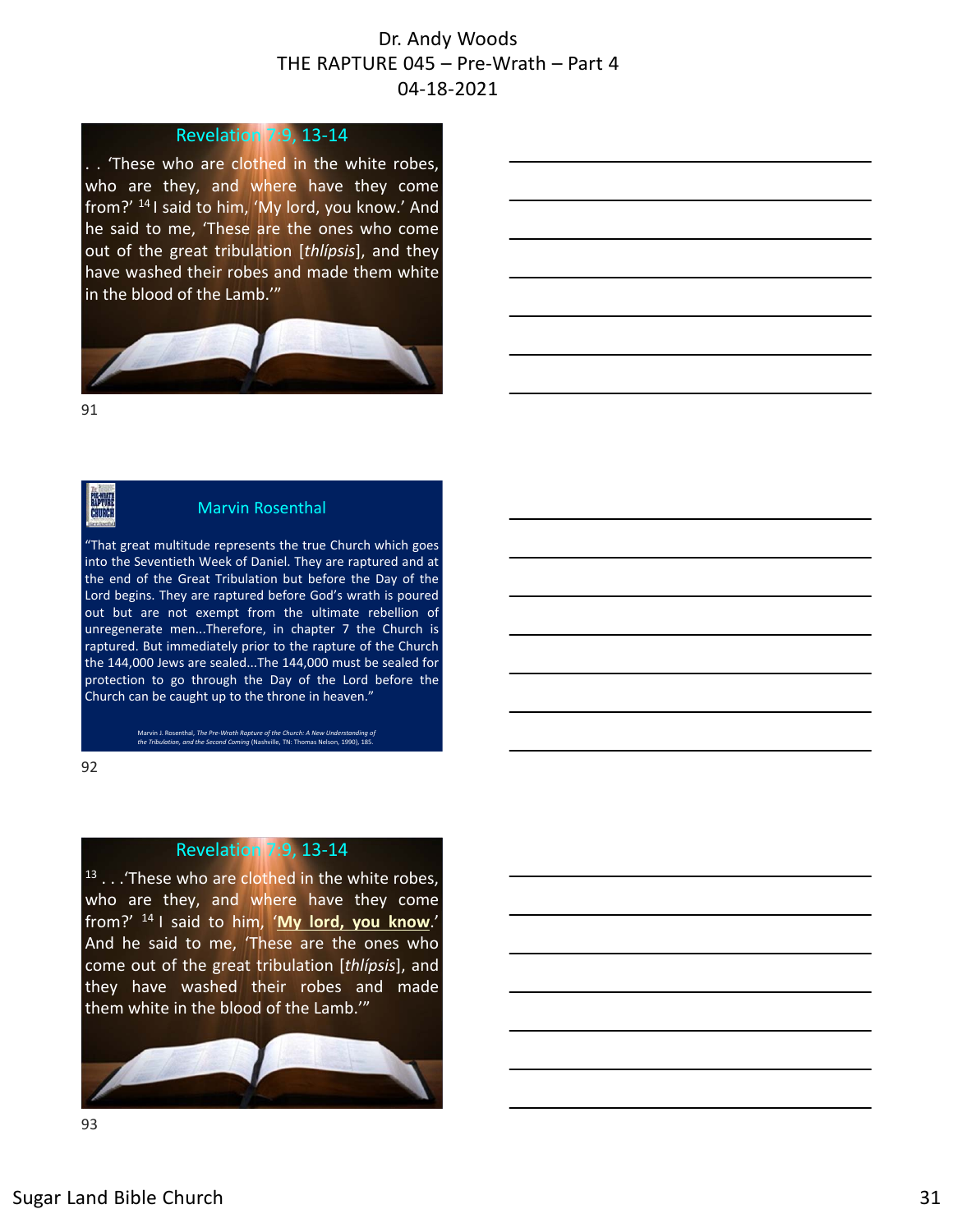

"having been built on the foundation of the **apostles** and **prophets**, Christ Jesus Himself being the corner *stone*."



94

#### Revelation 7:9, 13‐14

<sup>13</sup> . . . These who are clothed in the white robes, who are they, and where have they **come (***erchomai***)** from?' <sup>14</sup> I said to him, 'My lord, you know.' And he said to me, 'These are the ones who **come (***erchomai***)** out of the great tribulation [*thlípsis*], and they have washed their robes and made them white in the blood of the Lamb.'"

95

#### 1 Corinthians 15:52

"in **a moment [***atomos***]**, in **the twinkling of an eye**, at the last trumpet; for the trumpet will sound, and the dead will be raised imperishable, and we will be changed."

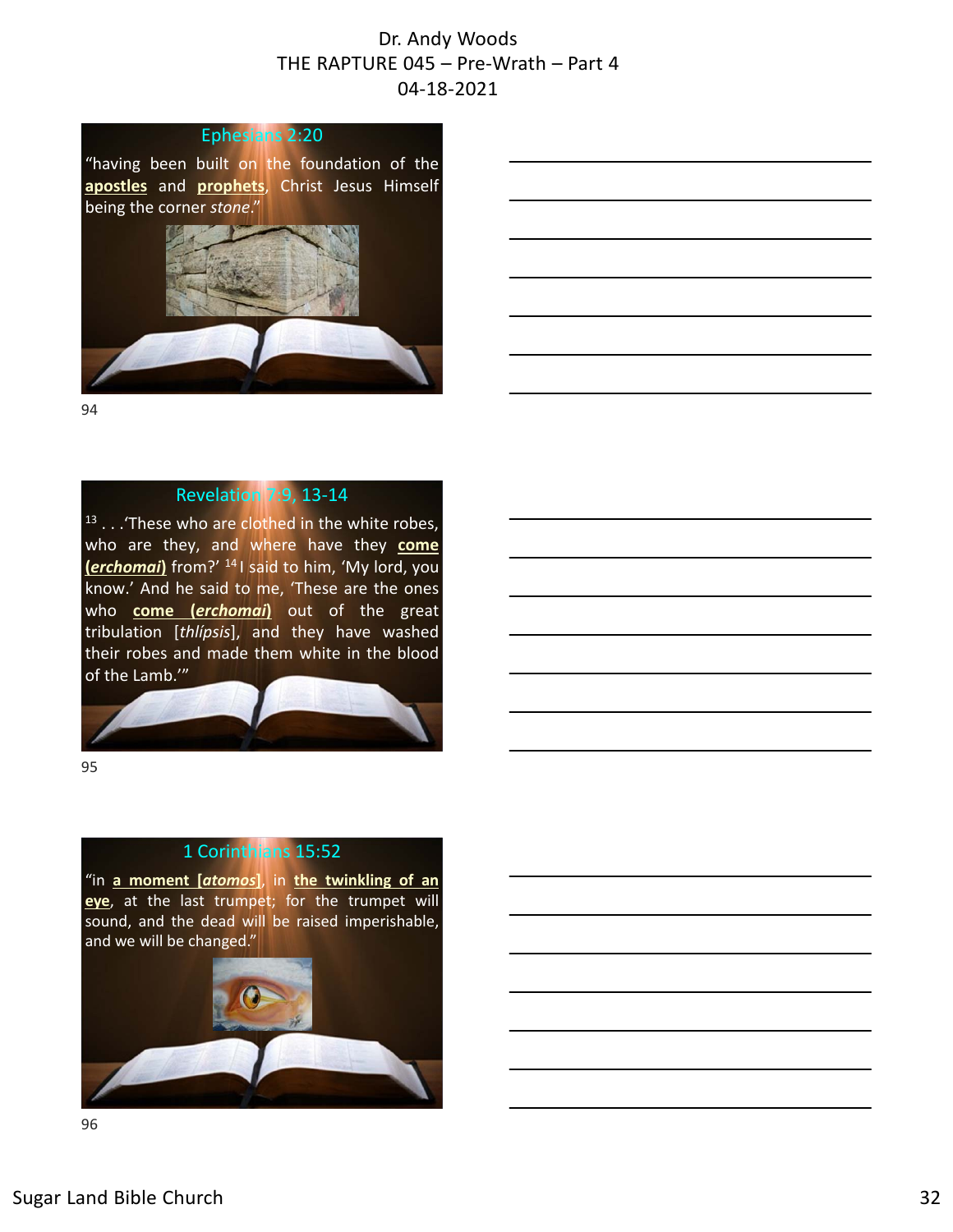

Rev. 7:14 Robert L. Thomas, Revelation 1–7: An Exegetical Commentary, ed. Kenneth Barker (Chicago: Moody, 1992), 497, n. 119.

"A…possible understanding that it is a departure after the Great Tribulation is completed (Marvin Rosenthal, The Pre‐Wrath Rapture of the Church [Nashville: Thomas Nelson, 1990], p. 185) can be dismissed because it neglects the ongoing nature of the departure indicated by the present participle ἐρχόμενοι and rests on an unwarranted distinction between the Great Tribulation and the day of the God's wrath."

97

#### Gerald B. Stanton

"However, the innumerable multitude is not like the Church, which goes to heaven as a group at the rapture. Rather, they are martyrs who one at a time lay down their lives throughout the seven‐year period. The Greek present tense in Revelation 7:14 stresses that they 'continually come' out of great Tribulation, and obviously do not go to heaven as a single group. It is likewise strange, if they do represent the Church, that John could not recognize them, for John was an apostle of Christ, a member of the early Church, and part of its essential foundation. Also, the Church is composed of all believers since Pentecost, and cannot be limited solely to Tribulation martyrs."

Gerald B. Stanton, *Kept from the Hour: Biblical Evidence for the Pretribulational Return of Christ* (Grand Rapids: Zondervan, 1956; reprint, Miami Springs, FL: Schoettle, 1991), 390.

98

| Distinctions Between 144,000 & Multitude            |                                                                |  |
|-----------------------------------------------------|----------------------------------------------------------------|--|
| 144.000                                             | <b>MULTITUDE</b>                                               |  |
| <b>Revelation 7:1-8</b>                             | <b>Revelation 7:9-17</b>                                       |  |
| <b>Numbered</b>                                     | Innumerable                                                    |  |
| Jews                                                | <b>All nations</b>                                             |  |
| <b>Sealed</b>                                       | Slain                                                          |  |
|                                                     | Sealed before the Tribulation Converted out of the Tribulation |  |
| Hitchcock and Ice, The Truth Behind Left Behind, 77 |                                                                |  |
|                                                     |                                                                |  |

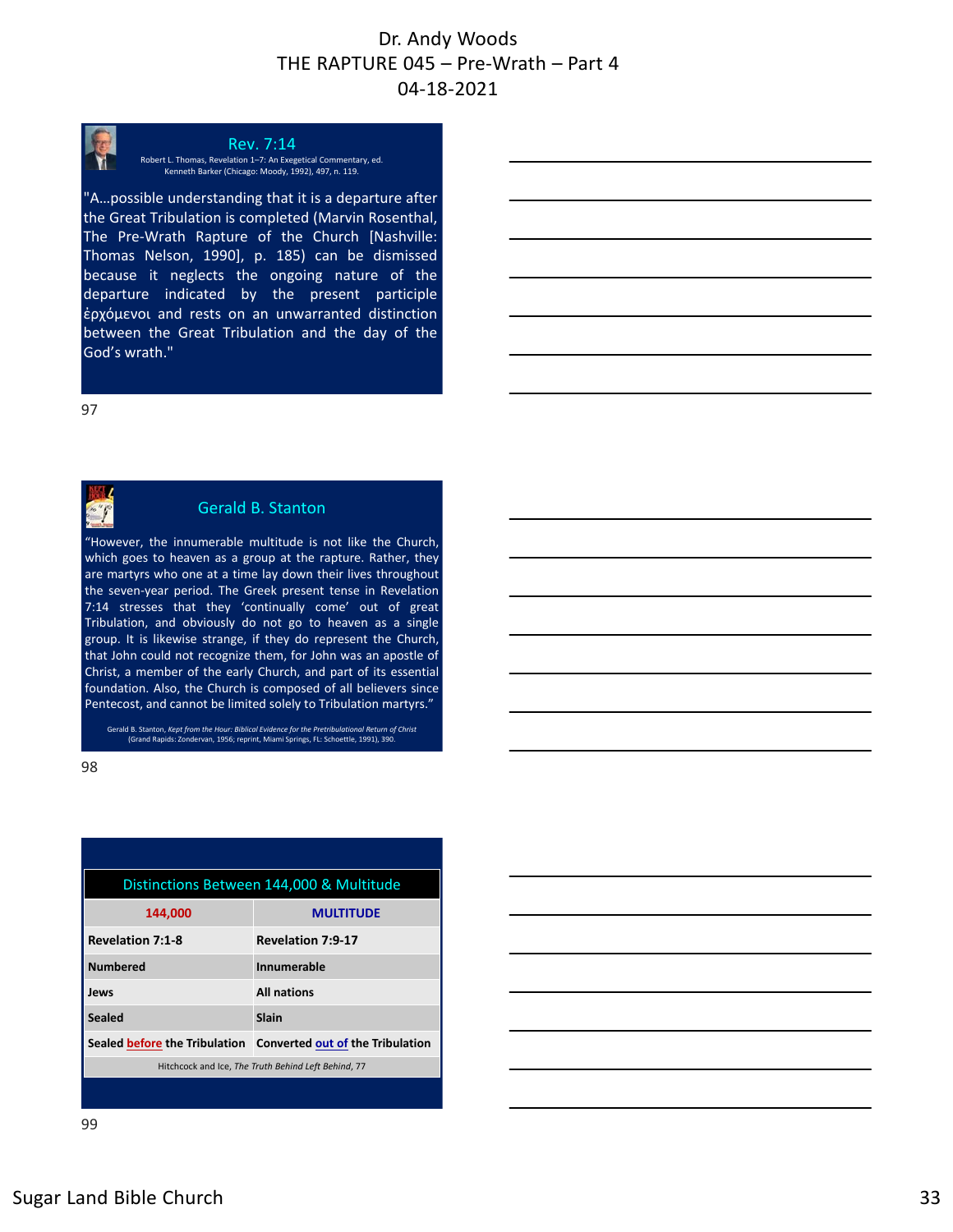#### III. Additional Problems with Pre‐Wrath Rapturism

- A. It imposes an artificial construct on Daniel's 70th Week
- B. Great Tribulation (unequaled distress) before God's wrath?
- C. It places the Rapture in Revelation 7:9‐17
- **D. It places the Rapture in Matthew 24:31**



100

# Matthew 24:31

"And He will send forth His angels with A **GREAT TRUMPET** and THEY WILL GATHER TOGETHER [*episynagō*] His elect from the four winds, from one end of the sky to the other."



101

| <b>PRE-WRATH RAPTURIST - ALAN KURSCHNER</b>                                                                                                                         |                                              |                                       |  |
|---------------------------------------------------------------------------------------------------------------------------------------------------------------------|----------------------------------------------|---------------------------------------|--|
| <b>MATTHEW 24</b>                                                                                                                                                   | <b>PARALLELS</b>                             | <b>REVELATION 6-7</b>                 |  |
| $4 - 5$                                                                                                                                                             | The Antichrist / False Christs               | $1^{st}$ Seal (6:1-2)                 |  |
| $6 - 7$                                                                                                                                                             | Wars                                         | $2nd$ Seal (6:3-4)                    |  |
| $\overline{7}$                                                                                                                                                      | Famine                                       | $3rd$ Seal (6:5-6)                    |  |
| $9, 21-22$                                                                                                                                                          | Martyrdom / (Great Tribulation)              | 4 <sup>th</sup> Seal (6:7-8)          |  |
| $9, 21-22$                                                                                                                                                          | Result of Martyrdom / (Great<br>Tribulation) | 5 <sup>th</sup> Seal (6:9-11)         |  |
| 29                                                                                                                                                                  | <b>Celestial Disturbances</b>                | 6 <sup>th</sup> Seal (6:12-17)        |  |
| $30 - 31$                                                                                                                                                           | <b>Raptured Saints</b>                       | Interlude (7:9-17)                    |  |
| 14, 30, 37-40                                                                                                                                                       | Day of the Lord's Wrath                      | 7 <sup>th</sup> Seal (Trumpet, Bowls) |  |
| Alan Kurschner, The Antichrist Before the Day of the Lord: What Every Christian<br>Needs to Know About the Return of Christ (Pompton Lakes, NI: Eschatos, 2013, 99, |                                              |                                       |  |

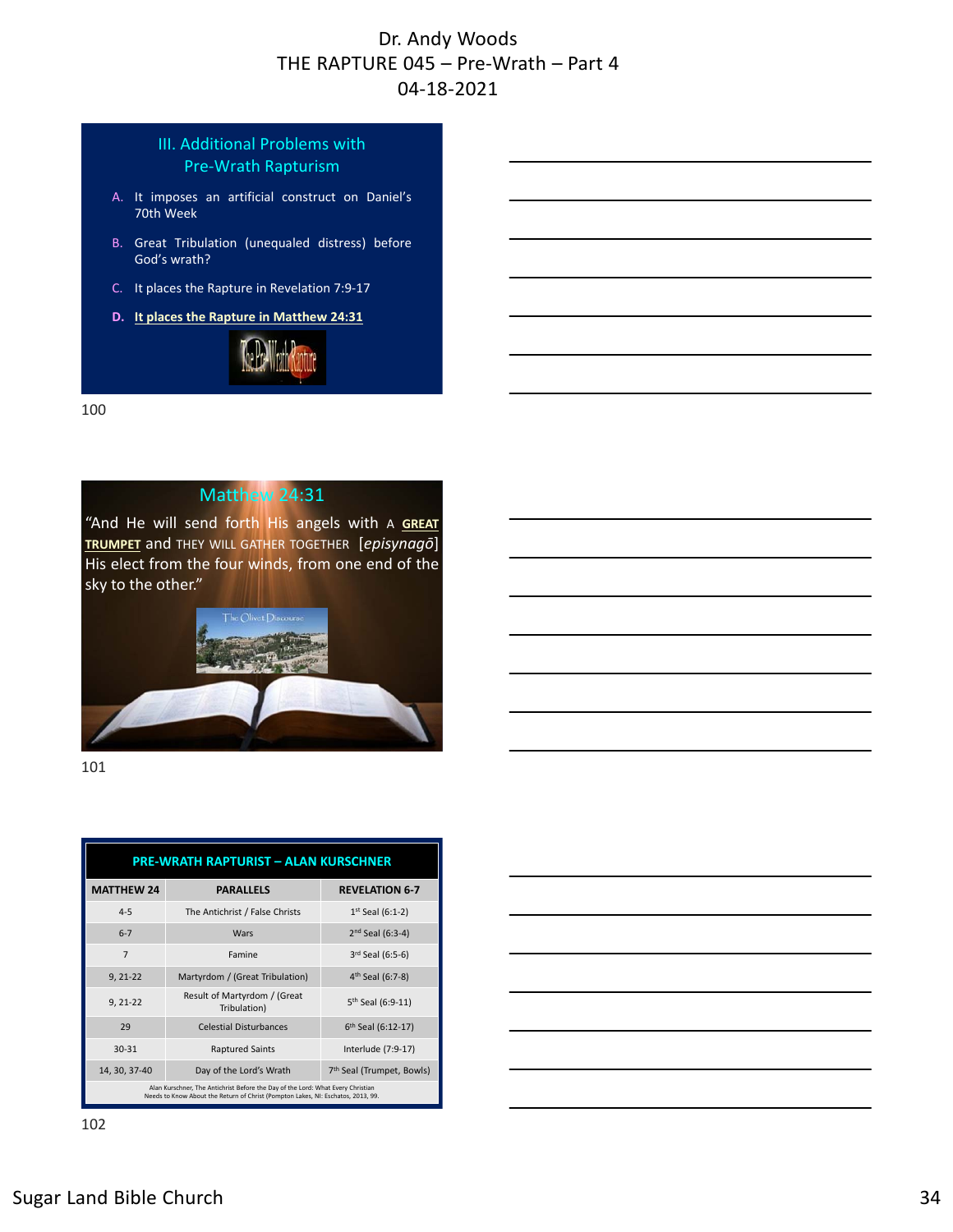#### 1 Thessalonians 4:16‐18

16 For the Lord Himself will descend from heaven with a shout, with the voice of *the* archangel and with the trumpet of God, and the dead in Christ will rise first. <sup>17</sup> Then we who are alive and remain will be **caught up** together with them in the clouds to meet the Lord in the air, and so we shall always be with the Lord. <sup>18</sup> Therefore comfort one another with these words."



103

#### 1 Corinthians 15:50‐51

"50 Now I say this, brethren, that flesh and blood cannot inherit the kingdom of God; nor does the perishable inherit the imperishable.<sup>51</sup> Behold, I tell you a mystery; we will not all sleep, but we will all be changed."



104

# Matthew 24:31

"And He will send forth His angels with A **GREAT TRUMPET** and THEY WILL GATHER TOGETHER [*episynagō*] His elect from the four winds, from one end of the sky to the other."

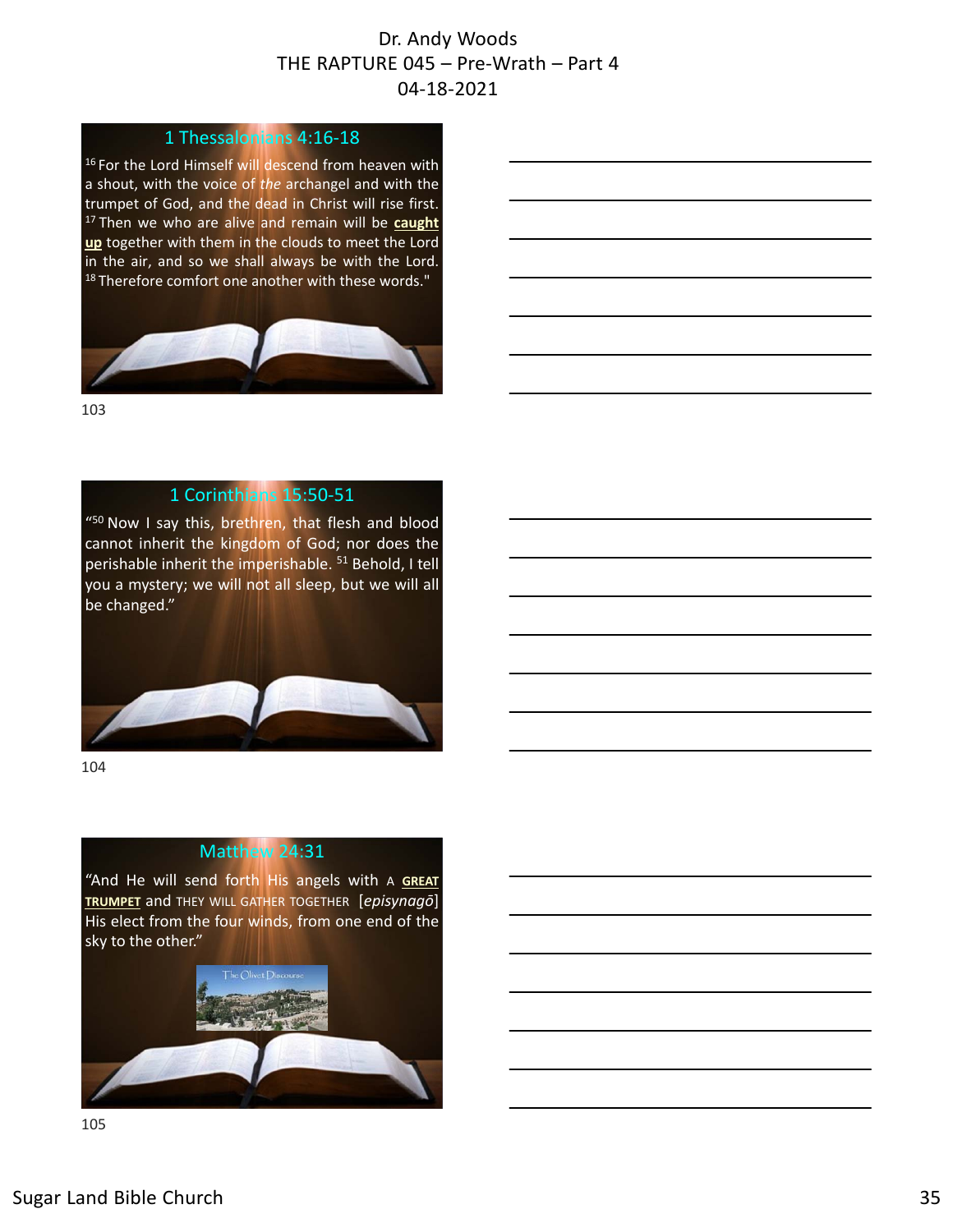

# John A. Sproule

"An Exegetical Defense of Pretribulationalism" (Th.D. diss., Grace Theological Seminary, 1981), 53.

"Where does Paul mention the darkening of the sun (Matt. 24:29), the moon not giving its light (Matt. 24:29), the stars falling from the sky (Matt. 24:29), the powers of the heavens being shaken (Matt. 24:29), all the tribes of the earth mourning (Matt. 24:30), all the world seeing the coming of the Son of Man (Matt. 24:30), or God sending forth angels (Matt.24:31)?"

106



#### Paul D. Feinberg

"Response: Paul D. Feinberg," in The Rapture: Pre‐, Mid‐, or Posttribulational, ed. Richard R. Reiter (Grand Rapids: Zondervan, 1984), 225.

"Notice what happens when you examine both passages carefully. In Matthew the Son of Man comes on the clouds, while in 1 Thessalonians 4 the ascending believers are in them. In Matthew the angels gather the elect; in 1 Thessalonians the Lord Himself (note the emphasis) gathers the believers. Thessalonians only speaks of the voice of the archangel. In the Olivet Discourse nothing is said about a resurrection, while in the latter text it is the central point. In the two passages the differences in what will take place prior to the appearance of Christ is striking. Moreover, the order of ascent is absent from Matthew in spite of the fact that it is the central part of the epistle."

107

#### Preview of Matthew 24–25

- I. The problem
- II. The larger context
- III. The immediate context (23:37‐39)
- IV. The Disciples' questions (24:1‐3)
- V. The Tribulation's first half  $(24:4-14)$
- VI. The Tribulation's mid‐point (24:15‐20)
- VII. The Tribulation's second half (24:21‐22)
- VIII. The Second Advent (24:23‐31)
- IX. Eight parabolic exhortations (24:32-25:46)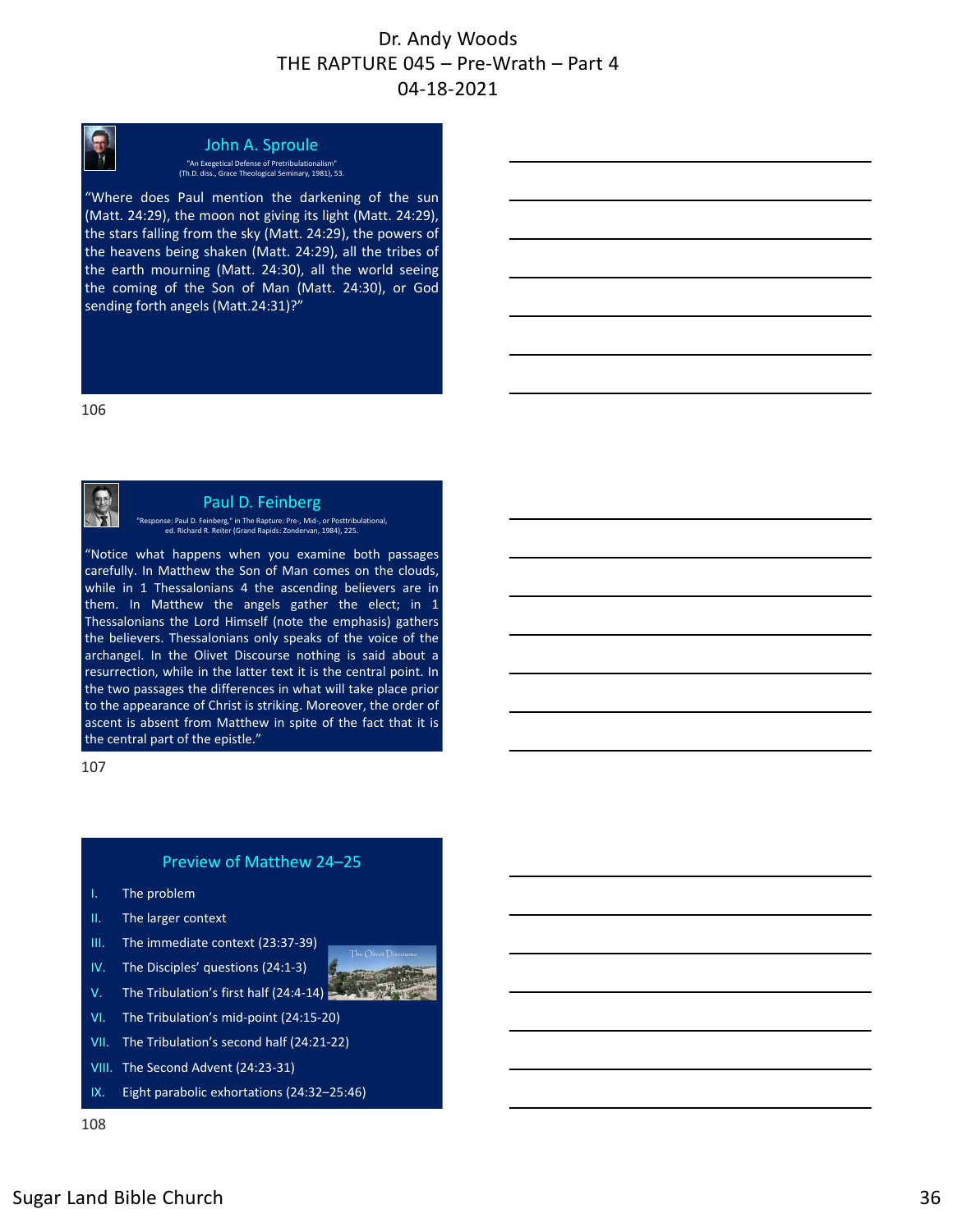#### Matthew 23:37‐39

<sup>37</sup> "Jerusalem, Jerusalem, who kills the prophets and stones those who are sent to her! How often I wanted to **gather [***episynagō***]** your children together, the way a hen **gathers [***episynagō***]** her chicks under her wings, and you were unwilling. <sup>38</sup> Behold, your house is being left to you desolate! <sup>39</sup> For I say to you, from now on you will not see Me **until** you say, 'BLESSED IS HE WHO COMES IN THE NAME OF THE LORD!'"



109

#### Matthew 24:31

"And He will send forth His angels with A GREAT TRUMPET and THEY WILL **GATHER TOGETHER [EPISYNAGŌ]** His elect from the four winds, from one end of the sky to the other."



110

## Isaiah 27:13

"It will come about also in that day that **a great trumpet will be blown**, and those who were perishing in the land of Assyria and who were **scattered** in the land of Egypt will come and worship the LORD in the holy mountain **at Jerusalem**."